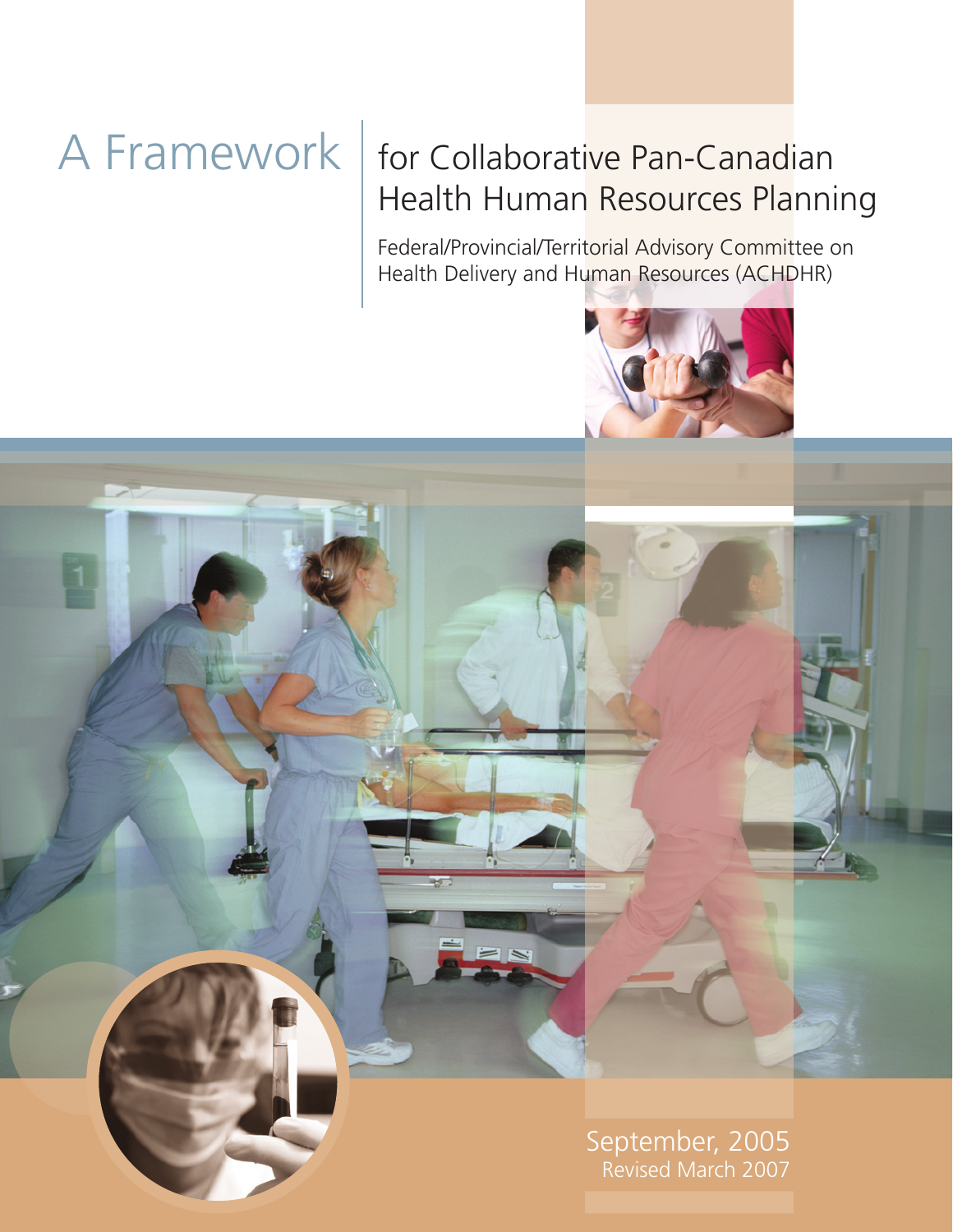Production of this document has been made possible through a financial contribution from the Federal/Provincial/Territorial Advisory Committee on Health Delivery and Human Resources (ACHDHR).

© This publication may be reproduced for personal or internal use only without permission provided the source is fully acknowledged. However, multiple copy reproduction of this publication in whole or in part for purposes of resale or redistribution requires the prior written permission from the Federal/Provincial/ Territorial Advisory Committee on Health Delivery and Human Resources.

Cat.: H14-11/2007 ISBN: 978-0-662-05117-6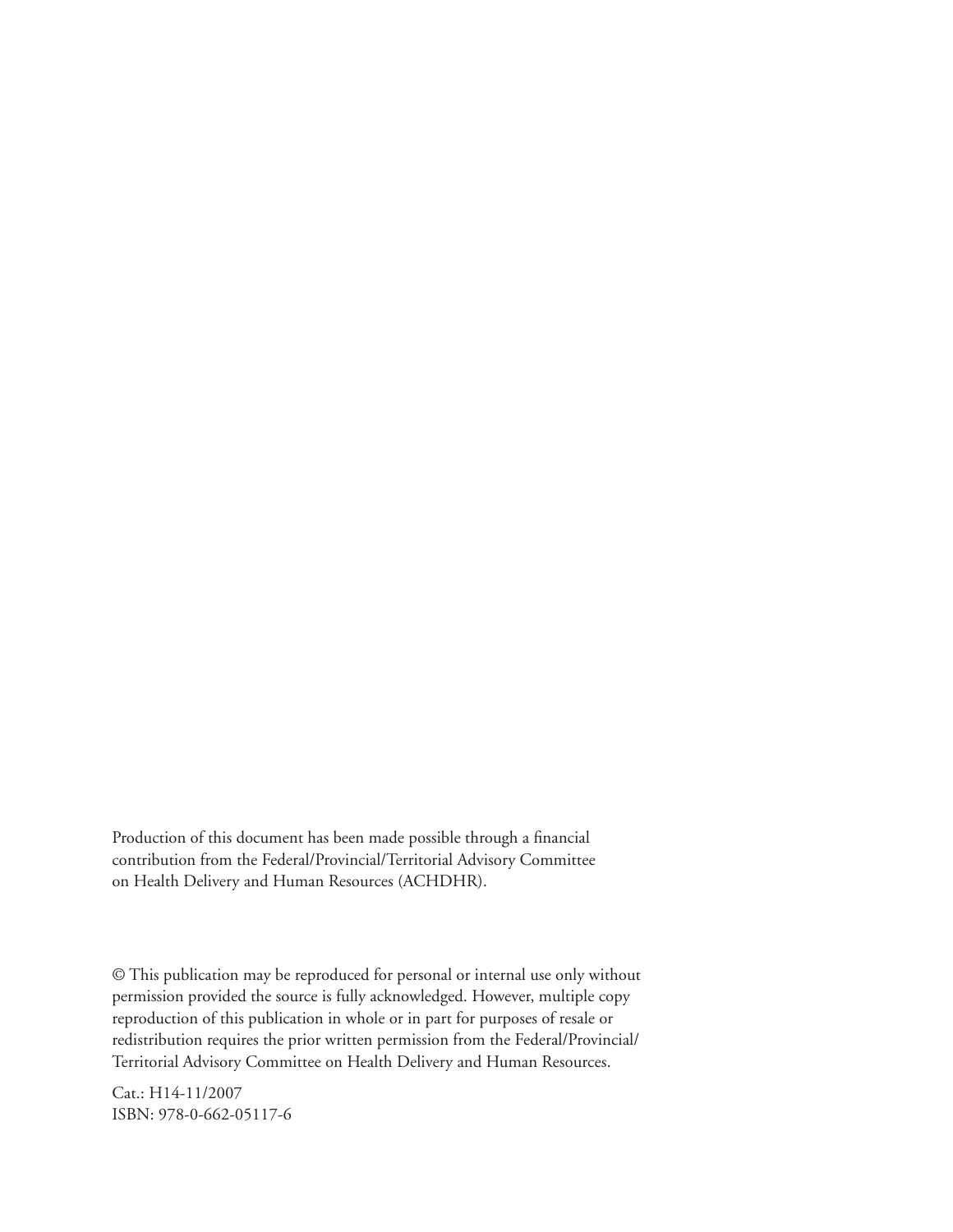Fall 2007

Dear Health Human Resources Planners:

The Advisory Committee on Health Delivery and Human Resources (ACHDHR) is excited to share the *Framework for Collaborative Pan-Canadian Health Human Resources Planning* and its accompanying *Action Plan* with you. We invite you to review the activities outlined in the *Action Plan* and keep them under consideration when addressing your specific Health Human Resource (HHR) planning needs.

The Framework was developed at the direction of the Conference of Deputy Ministers of Health (CDM) in 2004-05. In the Fall of 2005 it was presented to and approved by the CDM and subsequently received the endorsement of the FPT Ministers of Health.

In 2006, ACHDHR consulted government and non-government stakeholders, (including provincial/territorial governments, federal health partners, research institutes, national Aboriginal groups, health sector organizations, health professional associations, and professional regulatory bodies) to solicit feedback on the *Framework* and determine the role stakeholders could play in the implementation of the *Action Plan*. This engagement process has strengthened the commitment of both governments and stakeholders to work together in addressing HHR challenges.

The *Framework* is designed to help facilitate the enhancement of partnerships between government and stakeholders and builds a case for a pan-Canadian collaborative approach to planning. Moreover, it identifies the challenges, outlines priorities for collaborative action and sets out tangible and specific actions that jurisdictions can take together to achieve a more stable and effective health workforce.

Each jurisdiction, with its respective stakeholders, will continue to be responsible for developing and implementing its own HHR policies, plans and service models. However we encourage everyone to do so within the context of this framework.

We believe this is an excellent opportunity to increase communication and collaboration amongst governments and stakeholders who are committed to improved health human resource planning. If you have any questions, please contact the ACHDHR Secretariat by e-mail at: ACHDHR\_CCPSSRH@hc-sc.gc.ca

Sincerely,

Co-Chairs of ACHDHR

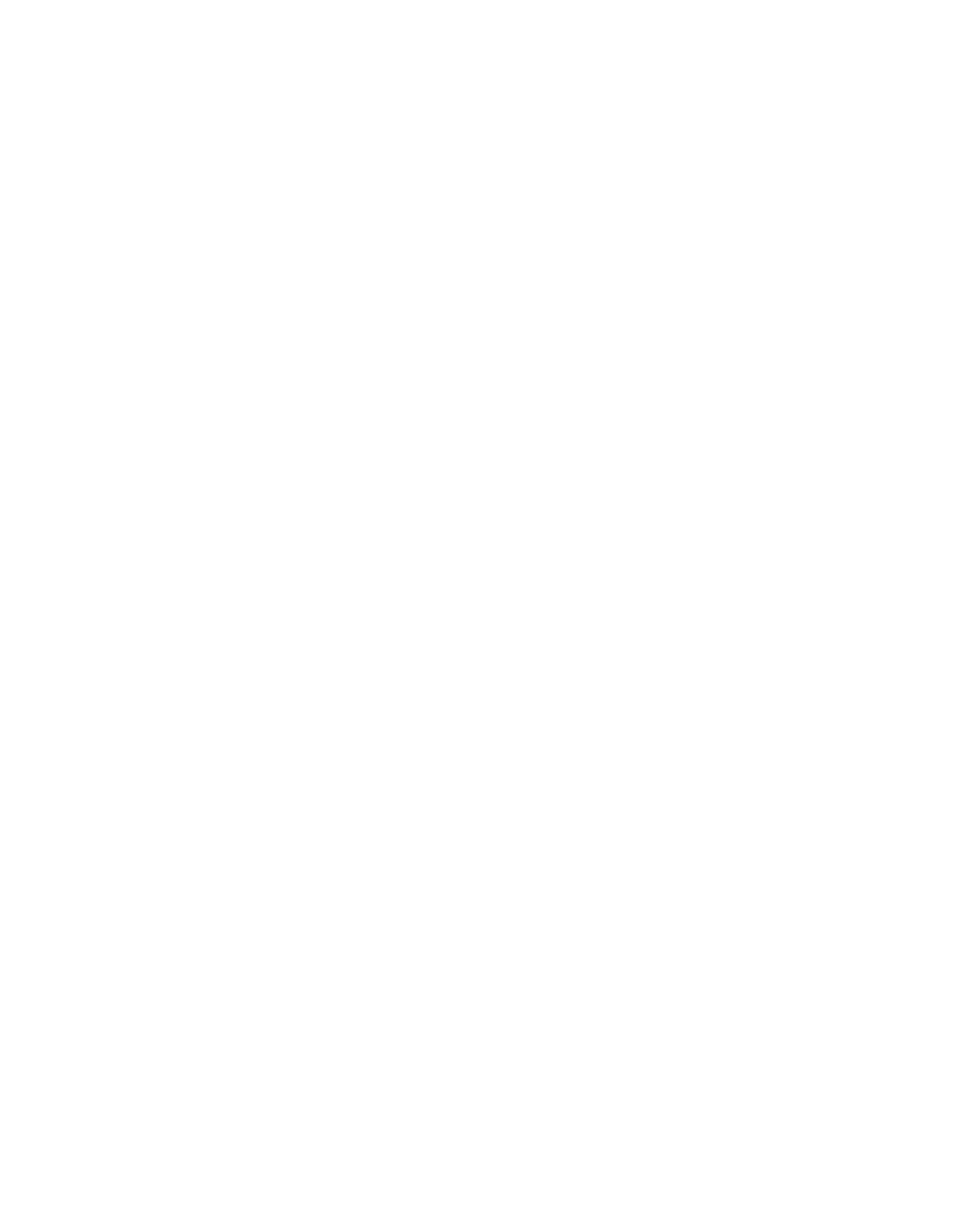# **Table of Contents**

| Ι.<br>Where We've Been: Utilization-based Planning and Planning in Isolation 5 |
|--------------------------------------------------------------------------------|
|                                                                                |
| 2.<br>3.                                                                       |
|                                                                                |
|                                                                                |
| Figure 1: Health System and Health Human Resources Conceptual Model* 24        |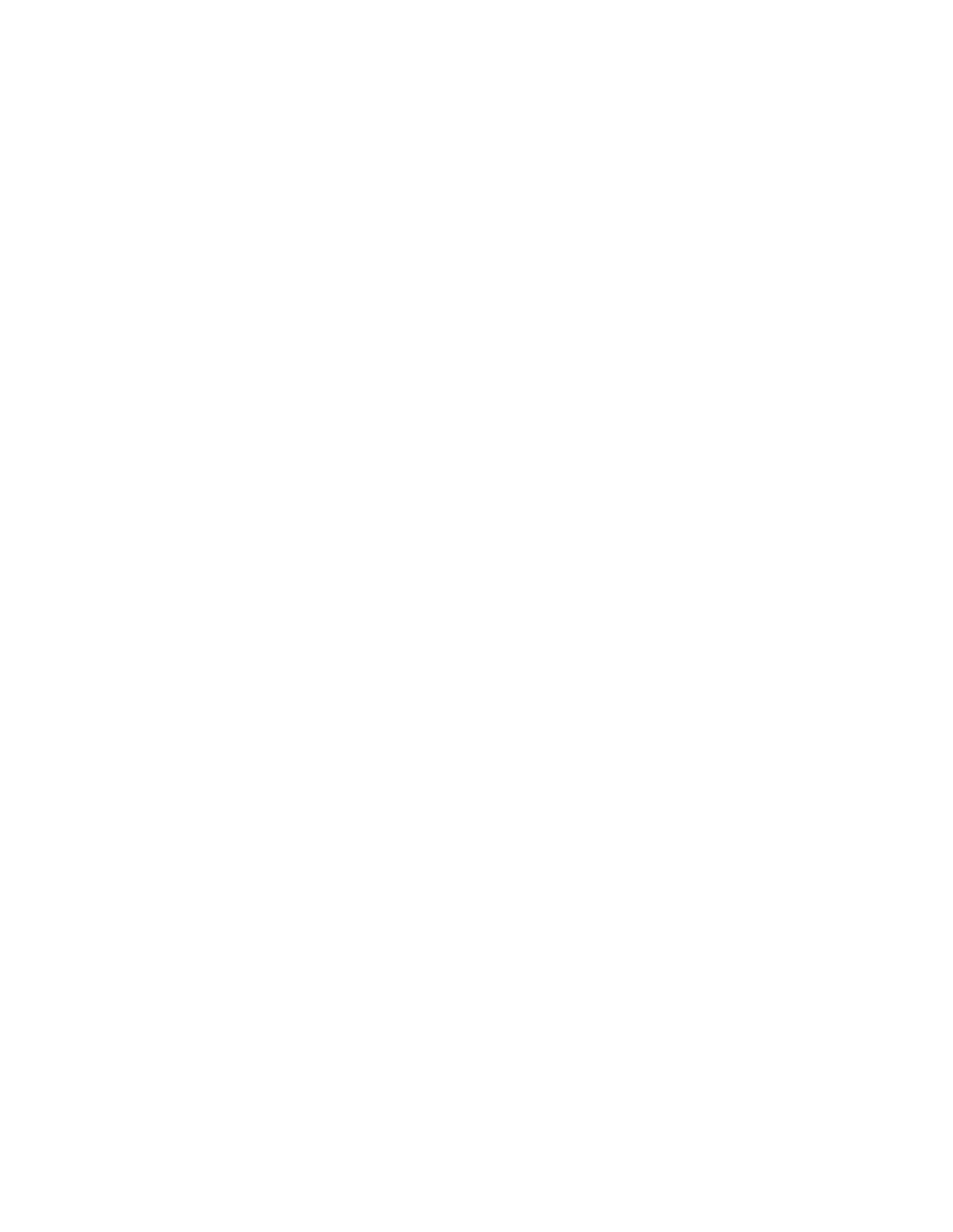# **Introduction**

Canadians want timely access to high quality, effective, patient-centered, safe health services. To meet public expectations, jurisdictions across Canada must plan and manage their health delivery system, including planning for the health human resources (HHR) required to provide care within their system. As part of the *"10-year Plan to Strengthen Health Care"*, signed by First Ministers in September 2004, provinces and territories agreed to complete health human resource action plans by December 31, 2005.

HHR planning does not occur in isolation, but within the context of the broader health care delivery system. Each province and territory in Canada designs its health care delivery system based on: population health needs, reliable evidence about the services that are effective in improving the health of individuals and the population, and available resources. In addition, health care delivery design is shaped by intergovernmental agreements, such as First Ministers commitments to improve patient safety, reduce wait times for medically necessary procedures, provide home care programs, and increase disease prevention initiatives. Health system design also occurs within the prevailing social, cultural, economic and political environments, which can create both opportunities and constraints.

Governments, in their role as policy makers and funders, work with partners and stakeholders — including educators, public and private sector employers, providers, Aboriginal organizations, professional associations, patients, and the public — to determine the delivery models (e.g., primary health care, acute care facilities) to deliver effective accessible services needed by their populations. Different levels of need require different levels of service, and the types and levels of service determine the requirement for health human resources.

# **Toward More Effective Health Human Resources Planning**

People are the health care system's greatest asset. Canada's ability to provide access to "high quality, effective, patient-centered and safe" health services depends on the right mix of health care providers with the right skills in the right place at the right time.

People are also the single greatest cost in the system. Between 60 and 80 cents of every health care dollar in Canada is spent on health human resources (and this does not include the cost of educating health care providers).1 The province of Saskatchewan reports health human resources account for 73% of its health care budget.2

All jurisdictions in Canada are currently experiencing shortages of health care providers, waiting times for many services, and escalating costs. The situation is particularly acute in Aboriginal communities.

Faced with a potential health human resources crisis, it is time to rethink how we plan for and deliver health care services. It is time to design health service delivery models that encourage health care providers to work collaboratively and to their full scope of practice. There are opportunities for provinces and territories to learn from one another, and share effective HHR and service delivery strategies.

In the 2003 First Minister's Accord on Health Care Renewal, the provinces, territories and federal government made a commitment to work together to improve health human resources planning. While each jurisdiction will continue to be responsible for planning its own service delivery system, all have come together to demonstrate leadership in responding to common issues that would benefit from a collaborative approach.

<sup>1</sup> Kazanjian A, Hevert M, Wood L, Rahim-Jamal S. Regional Health Human Resources Planning & Management: Policies, Issues and Information Requirements. Centre for Health Services and Policy Research, University of British Columbia. Vancouver. January 1999.

<sup>2</sup> Ministry of Health, Saskatchewan, 2004.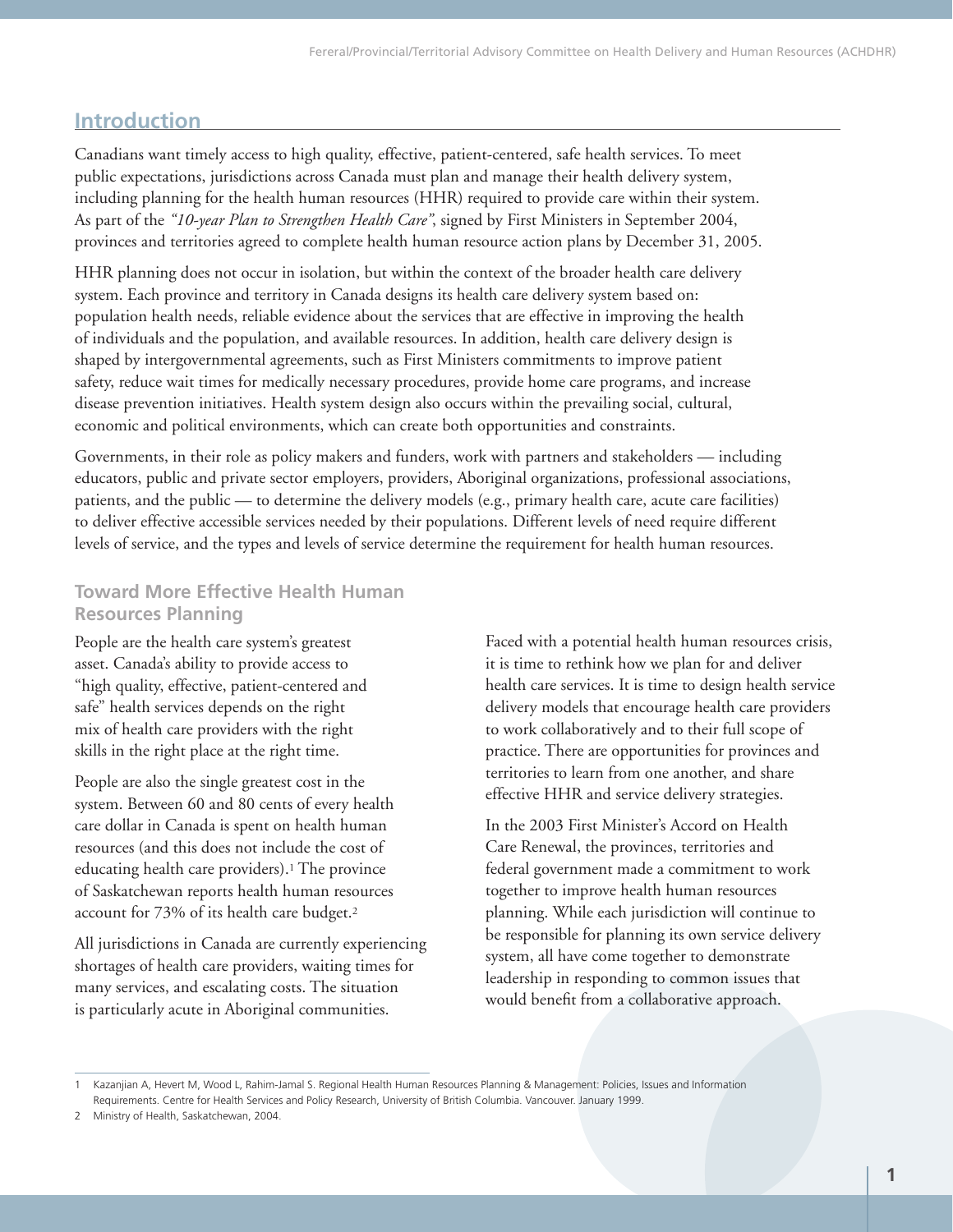At the 2003 meeting, the First Ministers also recognized that, despite some improvements, the health status of Aboriginal peoples in Canada continues to lag behind that of other Canadians. They acknowledged that addressing the serious challenges to the health of Aboriginal peoples will require dedicated ongoing efforts both within the health sector and on the broad determinants of health.

At their meeting in September 2004, the First Ministers agreed to: "continue and accelerate their work on health human resources action plans and initiatives to ensure an adequate supply and appropriate mix of health care professionals"; "foster closer collaboration among health, post-secondary education and labour market sectors"; "increase the supply of health professionals, based on their assessment of the gaps"; and, by December 31, 2005, make public their action plans (including targets for training, recruiting and retaining professionals).

#### **The Role of the Advisory Committee on Health Delivery and Human Resources**

**In June 2002, the Conference of Deputy Ministers (CDM) of Health established the Advisory Committee on Health Delivery and Human Resources (ACHDHR). Its role is to:**

- **• provide policy and strategic advice to the CDM on the planning, organization and delivery of health services including health human resources (HHR) issues**
- **• respond to requests for advice from the CDM**
- **• identify emerging issues and develop recommendations for Deputy Ministers**
- **• provide a national forum for discussion and information-sharing of F/P/T issues**

**The focus of the ACHDHR's work is to ensure Canada has the health human resources to support the health system of the future.**

At that meeting, the federal government made a commitment to:

- **•**  accelerate and expand the assessment and integration of internationally trained health care graduates for participating governments
- develop targeted efforts to increase the supply of health care professionals to work in Aboriginal communities
- take steps to address the health needs of official language minority communities
- take steps to reduce the financial burden on students in specific health education programs
- participate in health human resource planning with interested jurisdictions.

On September 13, 2004 as part of the First Ministers Meeting (FMM), First Ministers and Aboriginal leaders met to discuss joint actions to improve Aboriginal health and adopt measures to address the disparity in the health status of the Aboriginal population. At the FMM 2004, the federal government announced funding of \$100M over five years for an Aboriginal Health Human Resources Initiative (AHHRI). The three main objectives of the AHHRI are to:

- increase the number of Aboriginal people working in health careers
- improve the retention of health care workers in First Nations, Inuit and other Aboriginal communities
- adapt current health care educational curricula to make it more culturally relevant and enhance the cultural competence of health care providers working with Aboriginal peoples.

Based on advice from all jurisdictions and key stakeholders, and recent reports on the health care system (i.e., Romanow, Kirby, Fyke, Clair and Mazankowski), the Advisory Committee on Health Delivery and Human Resources (ACHDHR) has developed a pan-Canadian framework that will help shape the future of HHR planning and health service delivery. This document, prepared by the ACHDHR: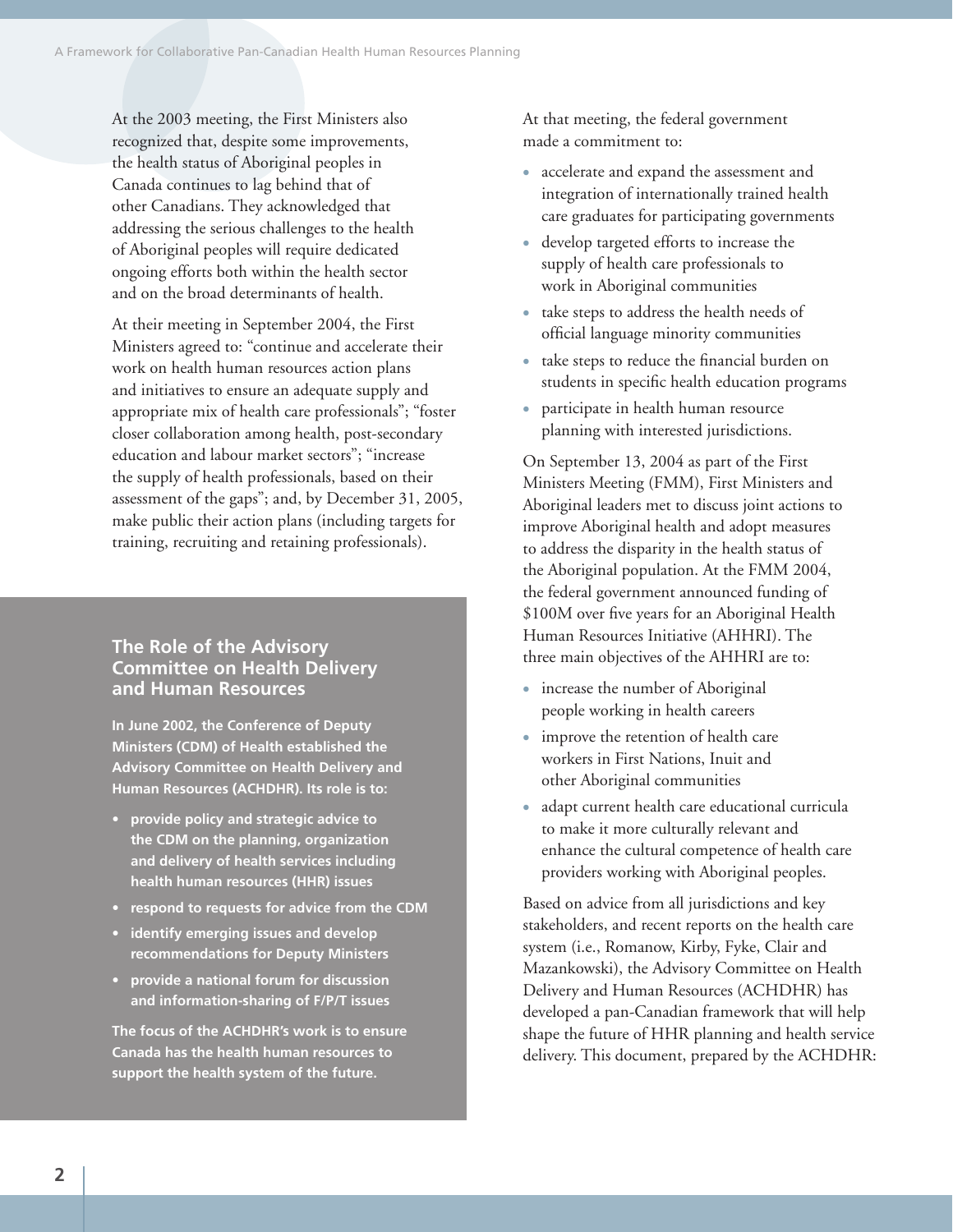- recognizes the jurisdictional responsibility for health system design and HHR planning as well as determining the resources available to deliver health care
- **•**  affirms that because of the small number of training programs across the country and highly mobile nature of the health workforce – jurisdictions cannot plan in isolation and require a collaborative pan-Canadian approach to certain aspects of HHR planning
- proposes a framework for collaborative pan-Canadian HHR planning that will support system planning
- **•**  describes the challenges in HHR planning, identifies priorities for collaborative action, and sets out tangible specific actions that jurisdictions can take together to achieve a more stable effective health workforce.

The key differences between the proposed pan-Canadian approach and the traditional approach to HHR planning are that the proposed approach is collaborative, and it is driven by the delivery system design which, in turn, is based on population health needs. In the proposed pan-Canadian approach to HHR planning, each jurisdiction\*

will continue to plan its own health care system, develop its own service delivery models, and develop and implement its own HHR policies and plans; however, it will do so within the context of a larger system that shares information and works collaboratively to develop the optimum mix and number of providers to meet all jurisdictions' needs.

Each jurisdiction will determine the scope of its delivery system, its needs now and in the future, and the types of service delivery models that will best meet its population's needs. It will then be able to determine more accurately its HHR requirements. Planning health human resources based on system design and population health needs — as opposed to relying primarily on past utilization trends — will lead to more responsive health systems. This type of planning provides an opportunity to identify: the services needed, innovative ways to deliver those services, the types of professionals required, and how to deploy them to make the best use of their skills (i.e., maximize scope of practice) — rather than continuing to plan based on how and by whom services are delivered now. The goal is to develop and maintain a health workforce that will support health care renewal.

The province of Quebec considers health human resources planning its exclusive provincial responsibility. It did not participate in the development of this report nor does it intend to participate in a pan-Canadian strategy for collaborative health human resources planning. However, Quebec remains open to sharing information and best practices with other jurisdictions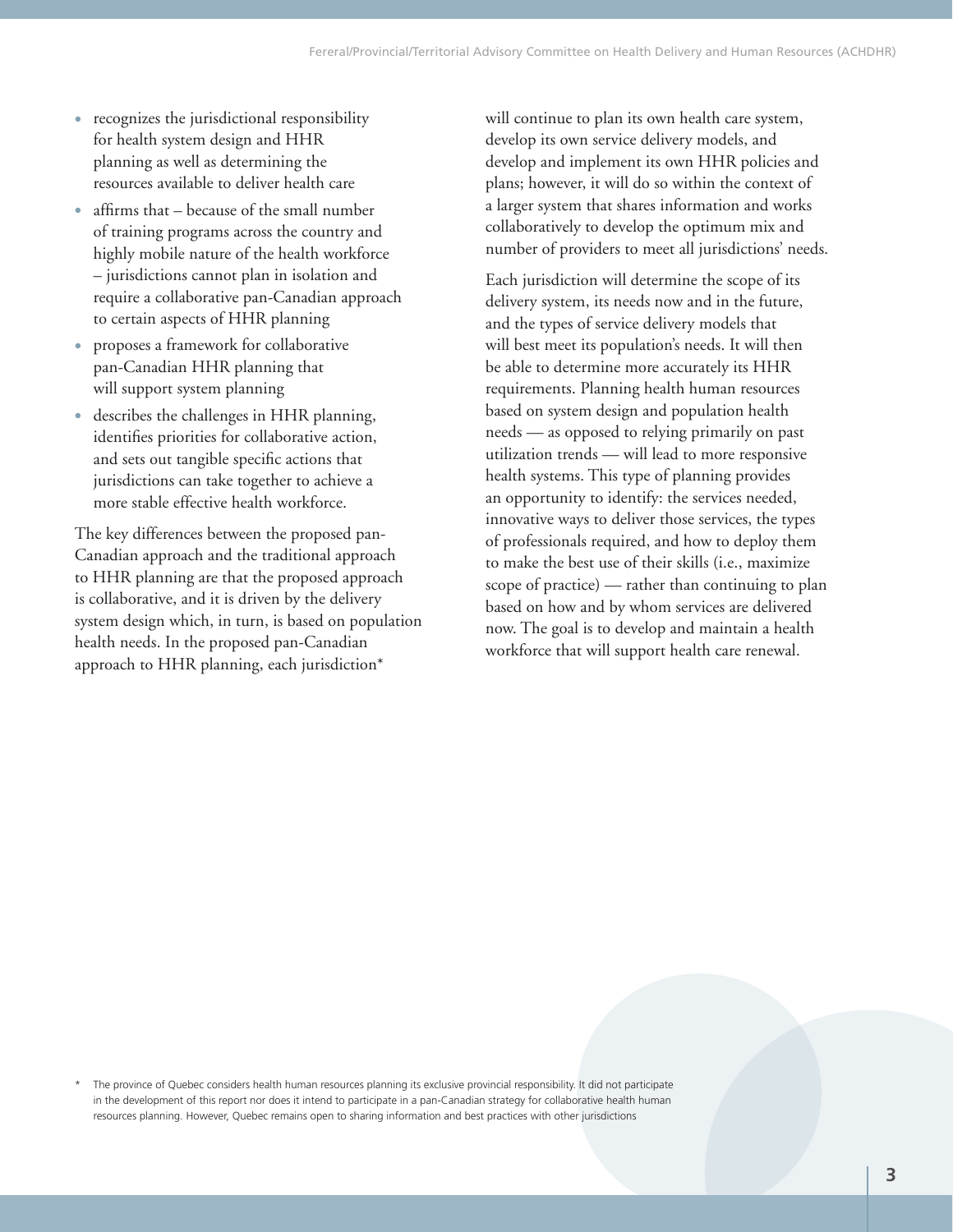A Framework for Collaborative Pan-Canadian Health Human Resources Planning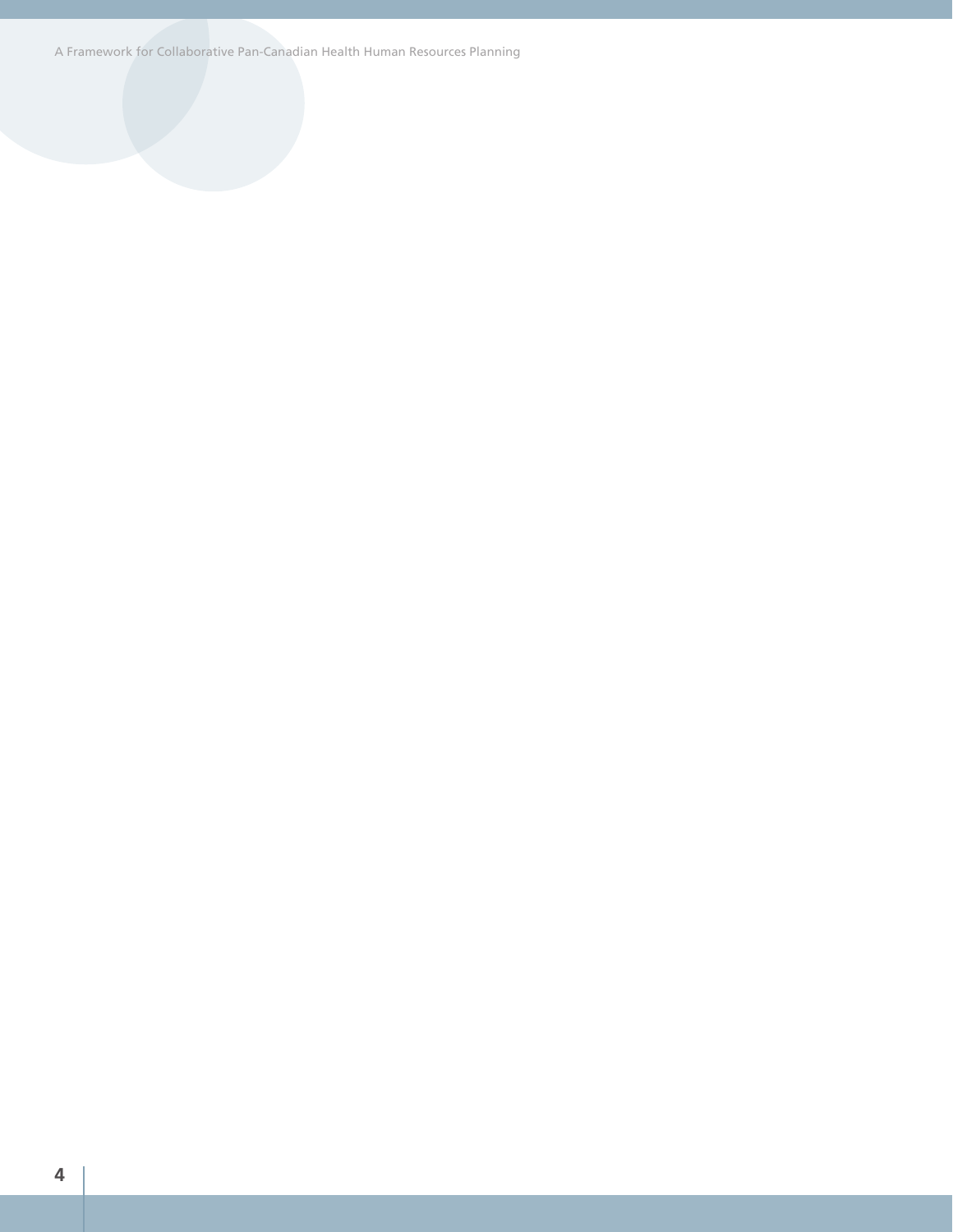# **The Case for a Collaborative Approach to HHR Planning**

# **Where We've Been: Utilization-based Planning and Planning in Isolation**

The traditional approach to health human resources planning in Canada has relied primarily on a supply-side analysis of past utilization trends to respond to short-term concerns. For example, faced with shortages in a certain profession, jurisdictions tend to add training positions; faced with surpluses, they cut training positions; faced with budget pressures, they cut or reduce full-time positions. This approach has a number of critical weaknesses:

- health care system needs are defined based on past utilization trends rather than emerging population health needs, so jurisdictions tend to plan for the past rather than the future
- planning is based on traditional service delivery models rather than considering new ways of organizing or delivering services to meet needs
- health human resources planning has tended to focus almost exclusively on physicians and nurses rather than the full range of health care providers
- planning has been based on weak data and questionable assumptions
- **•**  our planning models have tended to view health human resources as a cost rather than an asset that must be managed effectively (i.e., decisions made to respond to immediate budget pressures are not always assessed for their long-term impact on recruitment and retention)
- there has been insufficient collaboration between the education system, which produces health care providers, and the health system that manages and employs them, so the number and mix of providers the education system produces each year are often influenced by academic priorities rather than population health or service delivery needs (e.g., number of students required to maintain budgets, teaching programs and support research; educational trend to increasing specialization)
- **•**  in most jurisdictions, planning has not included effective strategies to ensure the availability of appropriate health human resources.

The negative impact of past planning approaches has been exacerbated by the fact that, historically, each province and territory in Canada has worked independently to design its service system, develop service delivery models and plan HHR. This has resulted in competition between jurisdictions for limited health human resources.

# **Risks Associated with the Status Quo**

The status quo approach to planning has the potential to create both financial and political risks, to limit each jurisdiction's ability to develop effective sustainable health delivery systems and the health human resources to support those systems, and to fall short of the Canadian public's expectation (as reported by both Romanow and Kirby) of a seamless system from province to province.

# *Utilization-Based Planning*

If jurisdictions continue to plan based primarily on past utilization, they will continue to experience:

- lack of capacity to anticipate and respond to changing population and health system needs
- cycles of over and under supply (i.e., peaks and valleys) of physicians, nurses, and other health providers
- **•**  high turnover and attrition
- **•**  destabilization of the health workforce
- greater competition for limited resources.

Traditional approaches to recruitment into the health professions and curriculum design will not allow jurisdictions to deliver on their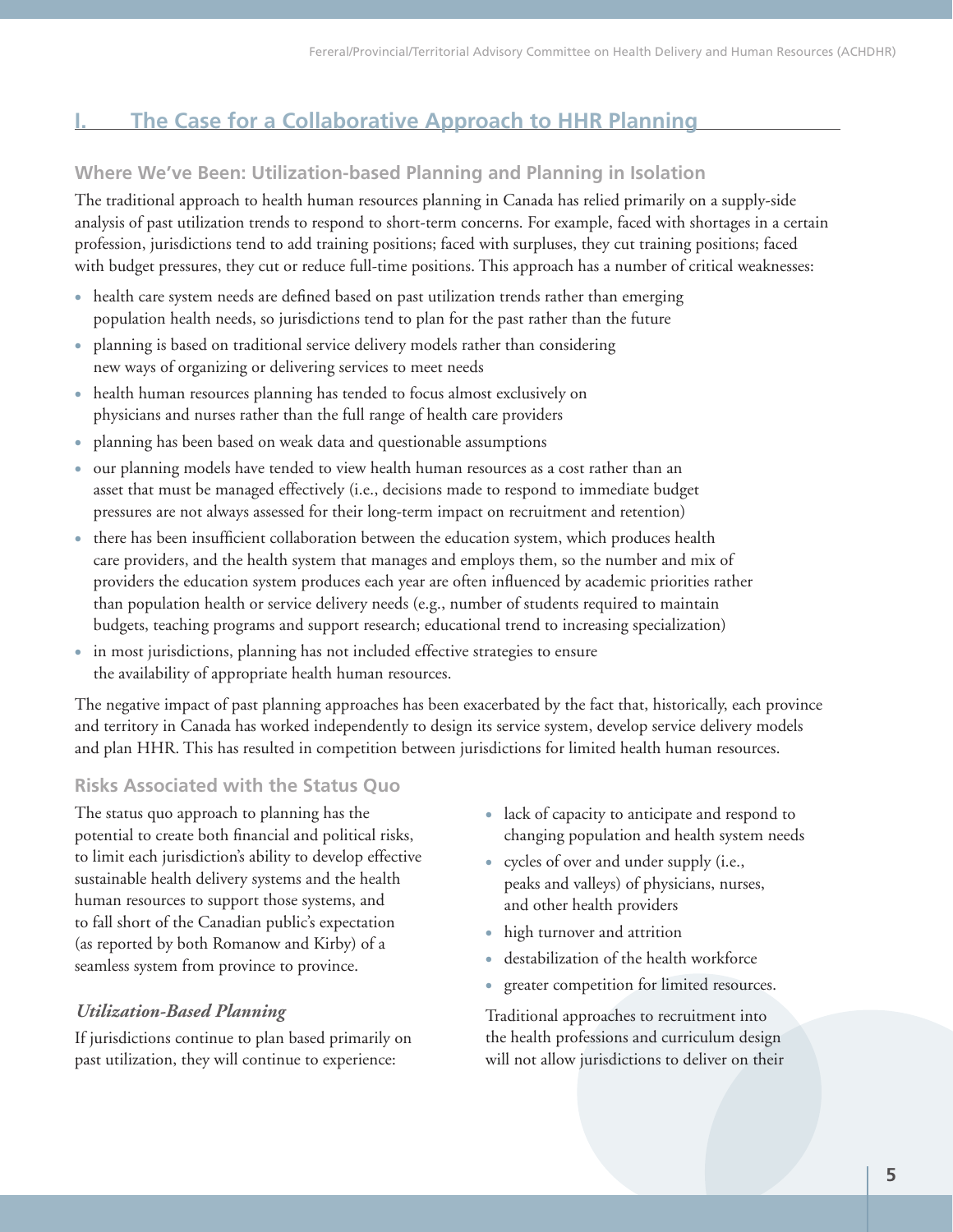commitment to improve the health status of Aboriginal peoples or to fulfill other health commitments, such as increasing home care.

#### *Planning in Isolation*

While each jurisdiction in Canada will continue to be responsible for planning and managing its health care system, it faces inherent risks if that planning is done in isolation, including:

- **• Unintended impacts.** Decisions made by one jurisdiction can have unintended impacts on other jurisdictions. For example:
	- **•**  A change in one jurisdiction's health care system design could have a negative impact on the supply of certain providers for other jurisdictions. The risks are greater in the current reform environment where unilateral action by any one jurisdiction could undermine system stability and affect other jurisdictions' ability to deliver on health commitments (e.g., reducing wait times, improving the health status of Aboriginal peoples).
	- **•**  Not every jurisdiction has training programs in all health professions. If a jurisdiction that produces a significant proportion of a certain type of health provider for other parts of the country (e.g., medical perfusionists) reduces enrollment in that program, it may severely disadvantage other provinces.
	- If one province decides to increase the number of training positions for specialist physicians, it may draw students away from family medicine programs in other provinces, and exacerbate the current shortage of family physicians.
	- **•**  A decision to increase entry-to-practice requirements in one jurisdiction puts pressure on other provinces and territories to do the same. Changes to entry-topractice requirements may have an impact on the quality and safety of health services, compensation, labour supply and distribution, the post-secondary education and health systems, and labour mobility – both within the jurisdiction where the change occurs and in other provinces and territories.
- **•**  If one jurisdiction increases wages paid to health care providers, it may draw health care providers from other provinces and territories or trigger demands for higher wages that make it more difficult for other jurisdictions to manage health care costs.
- Incentives offered by some jurisdictions can encourage inappropriate mobility, drawing providers from one underserviced area to another.
- **• Mismatch between supply and needs.** Insufficient collaborative planning between jurisdictions (and between the health system and the education system) contributes to the oversupply of some providers and undersupply of others.
- **• Costly duplication.** All jurisdictions are investing resources in developing HHR data, forecasting/simulation models, and planning frameworks. Without collaboration, these efforts will result in unnecessary duplication as well as forecasting models that are unable to capture the impact of decisions in other jurisdictions.
- **• Inability to respond effectively to international issues/pressure.** The international licensing and quality control issues created by both global competition for a limited number of providers and new technologies are often beyond the capacity of any one jurisdiction in Canada (e.g., digital teleradiology systems will give people in small, remote communities better access to MRIs and CT scans but there is a risk that the scans could be read by radiologists outside Canada who are not licensed to practice here). Canada may be at a disadvantage compared to other governments in presenting a united front on HHR issues if its jurisdictions are not collaborating on issues of international interest.

# **Where We Want to Be: Systems-Based, Collaborative Planning**

Jurisdictions across the country want to give all Canadians timely access to high quality, effective, patient-centered, safe health services. To do this, they need a collaborative approach that supports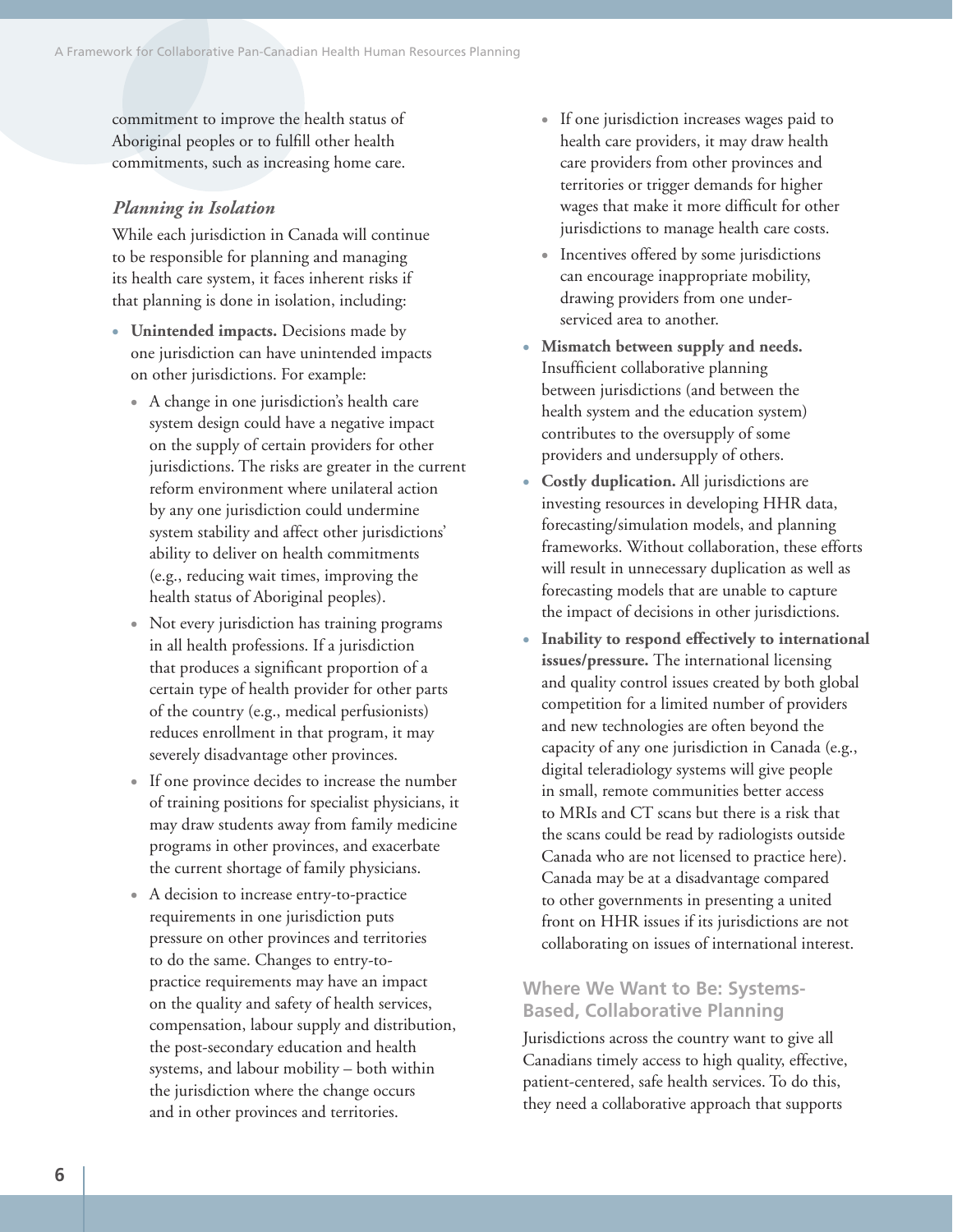their individual efforts to plan and design health systems based on population health needs, and identify the HHR required to work within their service delivery models. The appendix describes one example of a conceptual HHR planning model, which illustrates the range of factors governments must consider when designing their health systems and identifying their HHR requirements.

Given the relatively small number of health education programs across the country and the mobility of health human resources, jurisdictions across Canada are already highly interdependent in health human resources. It is in everyone's best interests to participate in a more collaborative approach to HHR planning.

#### *Experience with HHR Collaborations to Date*

Canada has already had some experience and success with collaborative HHR planning, including collaboration between different ministries at both the regional and pan-Canadian levels. For example:

**•**  The Atlantic Provinces (Nova Scotia, Newfoundland & Labrador, Prince Edward Island, and New Brunswick) are working together to develop current and future HHR requirements for 30 major health occupations. Through the Atlantic Advisory Committee on Health Human Resources (AACHHR), Atlantic government departments responsible for health and post-secondary education are assessing the adequacy of health education and training programs in the region in relation to the demand. Each province has completed a labour market analysis to determine current and future supply and demand for major health occupations based on the current health care system of the four Atlantic Provinces. This work will provide an HHR simulation model that will allow the provinces to identify the possible impact of policy decisions on HHR requirements, gaps and major issues. These projects were supported by a financial contribution from Human Resources and Skills Development Canada (HRSDC). As a result of these initiatives, the provinces will have: supply and demand data, an inventory of

both pre-service and continuing education and training programs, an environmental scan of education and training issues, and a scenariobased education and training program forecasting tool. Regional collaboration has enhanced the work that each province does individually, improved the region's ability to predict future health education and training needs, helped develop strategies to maintain a skilled, adaptable health workforce, provided opportunities for jurisdictions to share information, and strengthened the region's capacity to address labour market and health human resource issues.

- Since 2002, the ministries of health and postsecondary education in the Western Provinces (British Columbia, Alberta, Saskatchewan, and Manitoba) and the Northern Territories (Yukon, Northwest Territories and Nunavut [since 2005]) have been collaborating within the Western & Northern Health Human Resources Planning Forum. The Forum, which was initially established as an information sharing process, has been transformed into an active regional collaborative body. All members were acutely aware of the growing need for cross-jurisdictional work in HHR planning and met the challenge by establishing a Secretariat. The Forum has now undertaken 20 regional projects (each one involving a number of jurisdictional partners) with funding from Health Canada's HHR Strategy. All projects have committed to sharing the outcomes among the members, with some having pan-Canadian implications. Projects have included initiatives such as: developing a standardized approach to describing core competencies for licensed practical nurses (LPNs; developing best practices for clinical education; establishing a health science clinical placement network; developing an assessment process for international medical graduates; and holding a national meeting on physician compensation.
- Through the Canadian Task Force on Licensure of International Medical Graduates, the provinces, territories and federal government have developed a series of recommendations designed to create a "nationally integrated approach to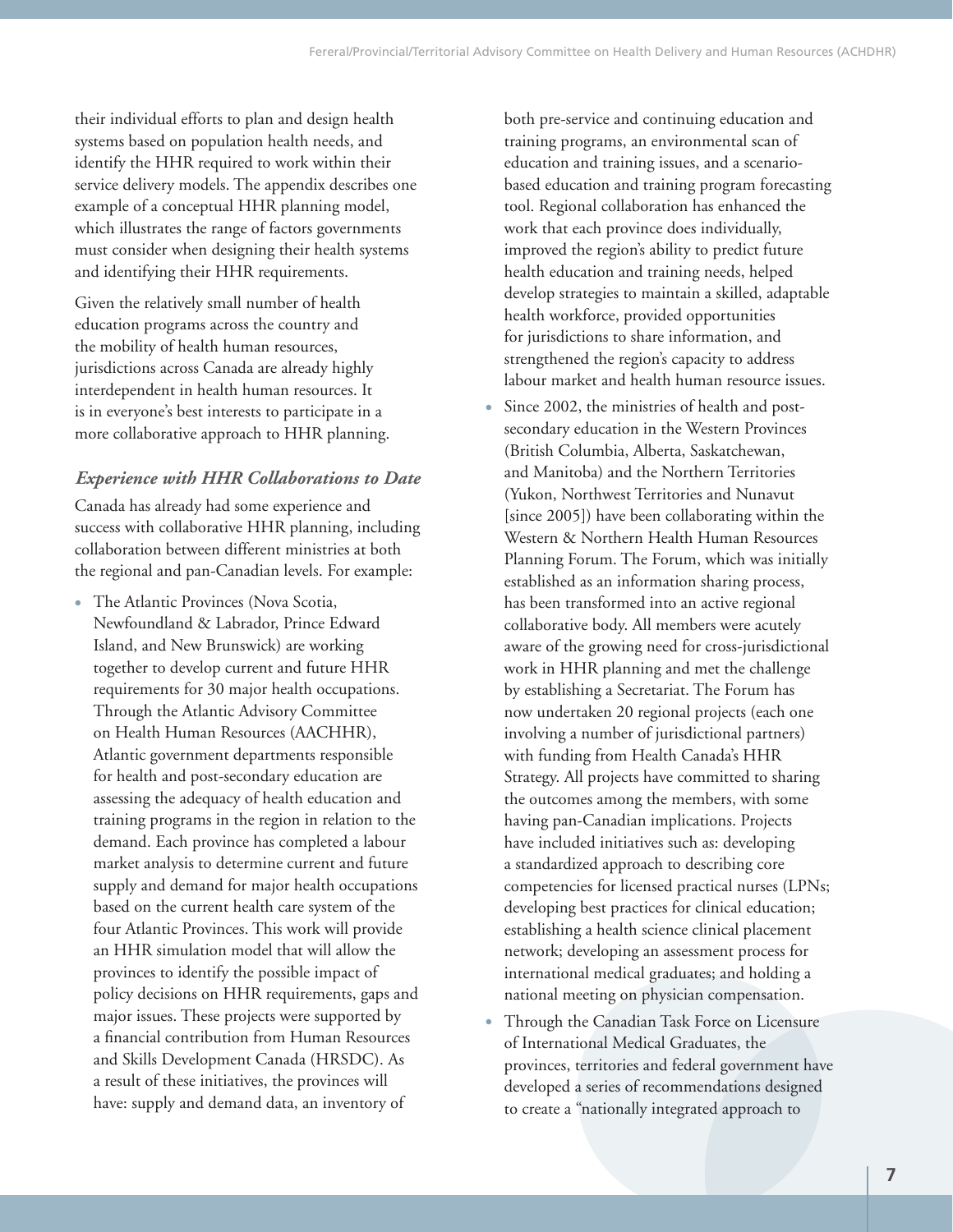the assessment and training of international medical graduates" (IMGs) that maintains rigorous standards for licensure while giving all jurisdictions greater access to foreign-trained physicians. The recommendations – which include a standardized evaluation process, more supports and programs to train IMGs, and a national database to increase capacity to recruit and track IMGs) – have been approved by the Conference of Deputy Ministers and are now being implemented. The process was so successful that it is now being applied to the assessment, training and licensure of internationally educated nurses and allied health professionals, beginning with those professions with severe supply problems (i.e., pharmacists, medical laboratory technicians, medical radiation technology, occupational therapists, and physiotherapy).

- **•**  In October 2004, federal, provincial and territorial Ministers of Health announced the creation and implementation of a pan-Canadian process to manage proposals for changes in entry-to-practice credentials for medical and health professions. The aim is to determine whether proposed changes are based on sound evidence and serve the interests of patients and the health care system. The Coordinating Committee on Entry-to-Practice Credentials analyzes each proposed change and prepares a report for provincial and territorial governments summarizing its strengths and weaknesses as well as its impact on patients, quality and safety of health services, labour supply and distribution, the post-secondary education and health care systems, and labour mobility. (The province of Quebec is not participating in this initiative, but continues to collaborate by sharing information.)
- At the request of the Advisory Committees on Population Health and Health Security and Health Delivery and Human Resources, a subcommittee – with representatives from the federal and provincial governments, the public health delivery system, and academics – worked together to create a framework that sets out goals, key objectives,

and proposed strategies for collaborative public health human resources planning. The framework is designed to help all jurisdictions develop a vibrant sustainable public health workforce. In June 2005, the Deputy Ministers of Health approved the framework in principle and asked the Pan-Canadian Public Health Network and the Public Health Agency of Canada to take the lead on pan-Canadian aspects of public health human resources planning, to refine the strategies, to determine priorities and required resources, and to address dissemination and implementation issues.

# **The Benefits of a Systems-based, Collaborative Approach to Planning**

A more collaborative, pan-Canadian approach to certain aspects of planning would have immediate benefits, including:

- **•**  greater capacity to implement policies and priorities to improve both access to and quality of health care services at a cost Canadians can afford
- **•**  greater capacity to influence the factors that drive the health care system, determine health human resource needs, share best practices, and affect health status and system outcomes
- less costly duplication in planning activities, and better forecasting/simulation models
- improved information sharing to support compensation and related collective bargaining processes
- better understanding of the interjurisdictional and national picture of the workforce (through a common minimum data set) and greater capacity to address common HHR issues
- greater workforce stability in all Canadian jurisdictions, and more appropriate labour mobility
- health systems that are less vulnerable to global pressures, and better able to retain providers educated in Canada and compete in a global market for skilled health care workers.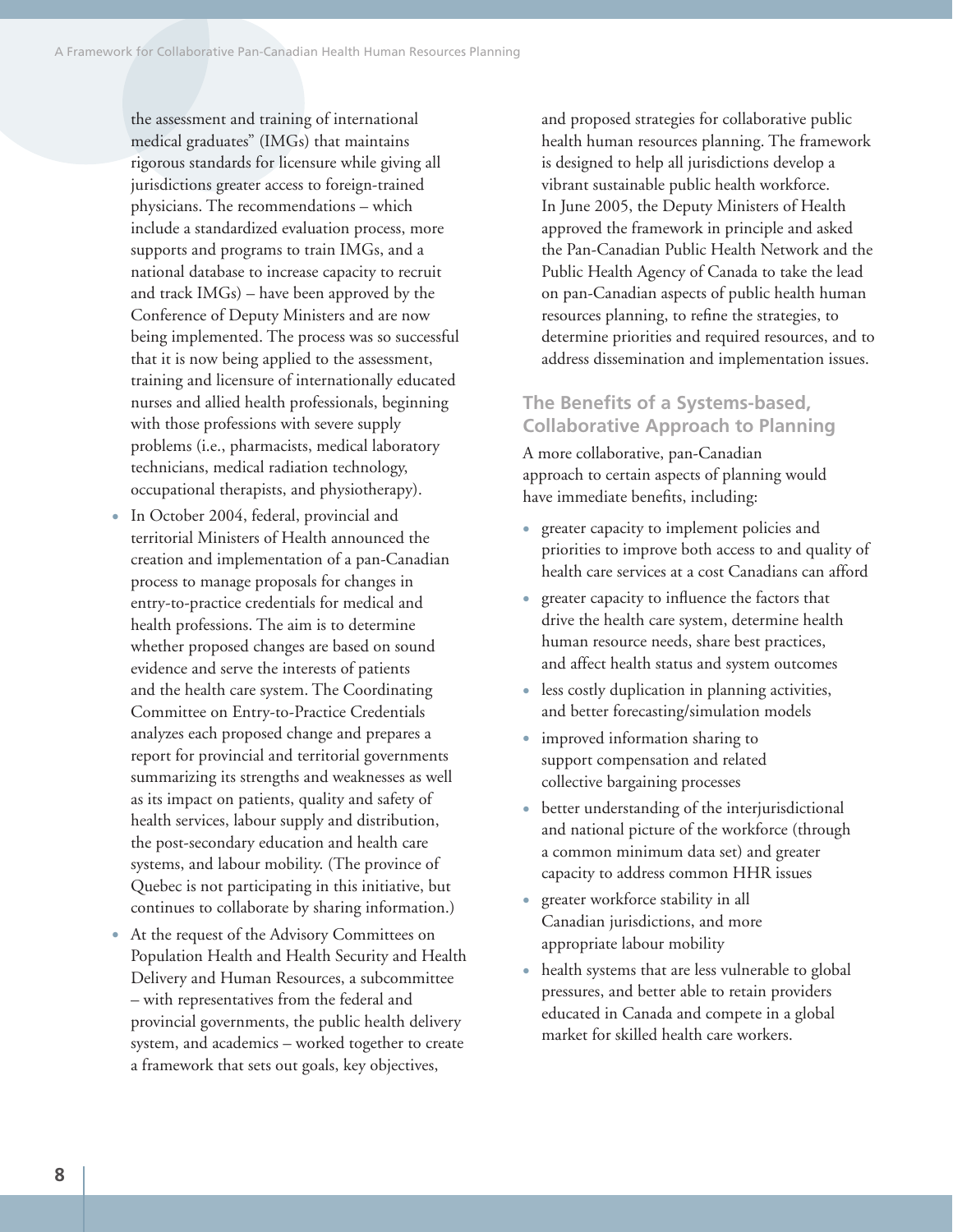# **II. The Challenges**

# **Challenges in Applying the Framework**

In moving to a more collaborative system design and needs-based approach to planning, Canada faces a number of challenges. All Canadian jurisdictions are limited in their ability to apply the proposed framework by the lack of:

- **•**  high quality, consistent data on all major health disciplines, and the lack of national data standards, including common definitions and a common approach to collecting data
- **•**  consistent information on HHR productivity, workload, utilization, demand and efficacy
- **•**  information about educational facilities and their capacity
- **•**  capacity to assess health needs, model delivery systems, and forecast the demand for health human resources
- capacity to analyze HHR data and translate it into useful knowledge
- funding for ongoing data and modeling initiatives.

#### **Challenges in Collaborative Planning**

While there are advantages to taking a more collaborative approach to some aspects of planning, there are also challenges. For example:

- **•**  How can Canada enhance its capacity for collaborative HHR planning, while still ensuring that each jurisdiction has the flexibility to make its own system planning decisions?
- How will jurisdictions determine which activities are shared responsibilities and which are more appropriately pursued at the provincial, territorial, regional or federal levels?
- **•**  How can the system avoid creating another structure that might limit rather than enhance HHR planning capacity?
- **•**  How will collaborative HHR planning link with other provincial, territorial, regional and federal health human resource initiatives currently underway?
- **•**  How will collaborative pan-Canadian efforts involve other key players? The need for collaboration and coordination around HHR planning is not limited to governments. Others who share responsibility for shaping health system design and implementing service delivery models — including educators, public and private sector employers, providers, Aboriginal organizations, professional associations, patients, and the public — must also play a key role. Closer links among all players will ensure that the number, skills and mix of providers reflect the health needs of the population and the needs of the health system.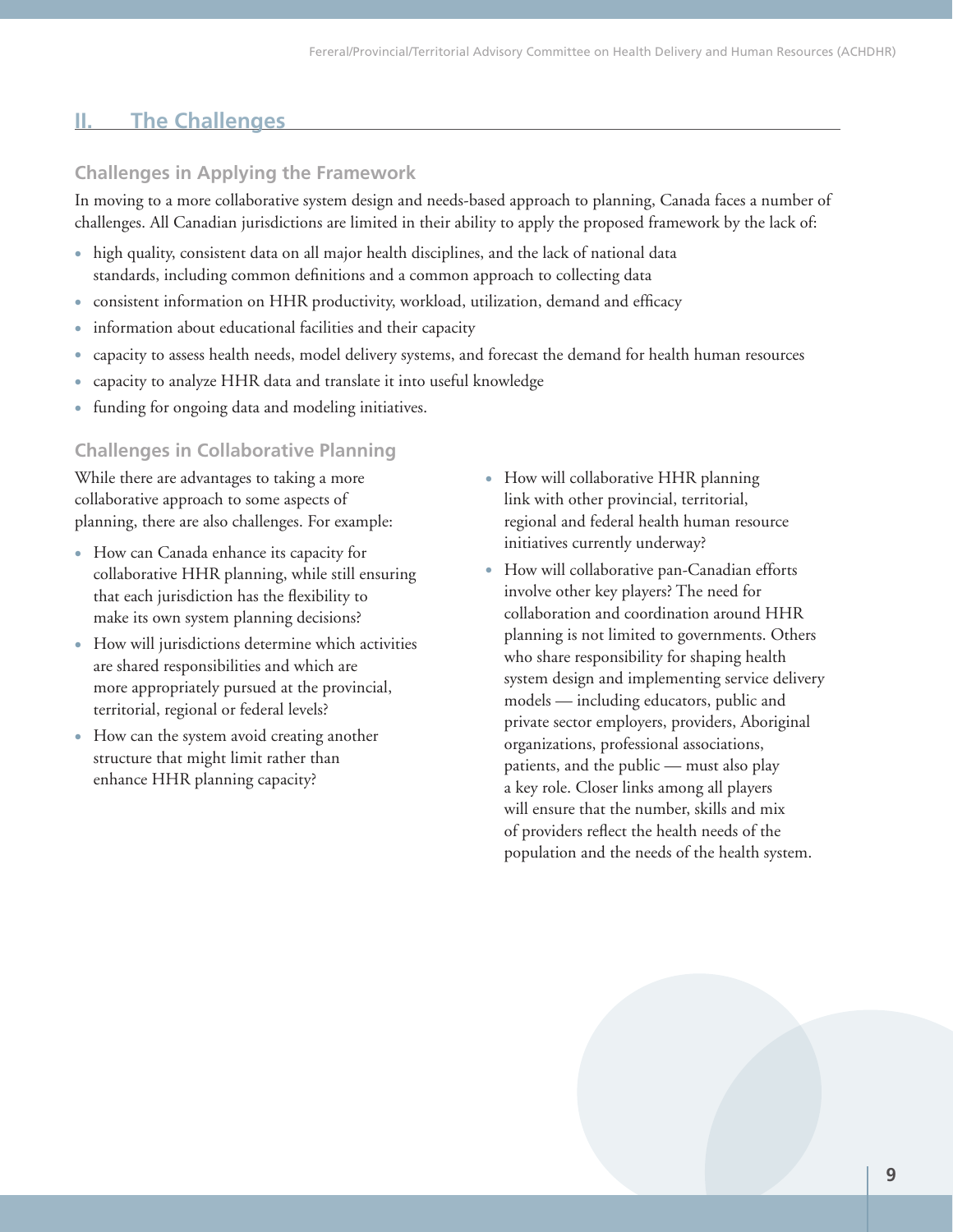# **III. The Action Plan**

According to a survey of jurisdictions across Canada, a collaborative HHR framework will be accepted and effective if it adds value to the planning provinces and territories are currently doing, and gives them access to data, tools, models, approaches and influence that they cannot achieve on their own.

*Appropriate planning and management of health human resources (HHR) is key to ensuring that Canadians have access to the health providers they need, now and in the future. Collaborative strategies are to be undertaken to strengthen the evidence base for national planning, promote inter-disciplinary provider education, improve recruitment and retention, and ensure the supply of needed health providers.*

> *2003 First Minister's Accord on Health Care Renewal*

The ACHDHR has developed an action plan designed to support collaborative pan-Canadian HHR planning. The plan sets out the principles for collaboration and identifies key actions jurisdictions can take together to: overcome barriers to implementing system-design, population needs-based planning; avoid the risks and duplication associated with the current jurisdictionby-jurisdiction planning approach; and increase their HHR planning capacity — while respecting jurisdictional authority and regional planning initiatives.

The proposed action plan addresses the FMM 2003 Accord, and supports and builds on the FMM 2004 commitments – including the Aboriginal Health Human Resources Initiative – to "continue and

accelerate their work on health human resources action plans and initiatives to ensure an adequate supply and appropriate mix of health care professionals", to "foster closer collaboration among health, post-secondary education and labour market sectors" and improve Aboriginal health and adopt measures to address the disparity in the health status of the Aboriginal population. Specifically it supports the federal, provincial, territorial governments' agreement to "increase the supply of health professionals, based on their assessment of the gaps" and, by December 31, 2005, to develop action plans (including targets for training, recruiting and retaining professionals).

#### **Assumptions**

The action plan to support collaborative pan-Canadian HHR planning is based on the following assumptions:

- As jurisdictions design their systems to meet population health needs, the types of professionals required and the way they are deployed may change. HHR planning must consider the design of each jurisdiction's health care system and its chosen service delivery models.
- **•**  Pan-Canadian collaboration will enhance each jurisdiction's capacity to plan the health workforce, to monitor trends, to anticipate future needs, and to achieve planning goals.
- **•**  Effective HHR planning requires timely accurate information. As the quality of data to support HHR planning improves, planning models may have to be refined or adjusted.
- **•**  Effective HHR planning requires better integration between the education system that prepares providers and the health system that employs and deploys them.
- **•**  The HHR sector unlike other (market driven) workforces – will continue to be largely publicly funded and, therefore, will require a different (i.e., non-market driven) approach to forecasting both supply and demand.
- **•**  Strategic investment in health human resources planning, including recruitment, retention and healthy workplace initiatives, has the potential to significantly reduce costs associated with absenteeism, workers' compensation, and staff turnover.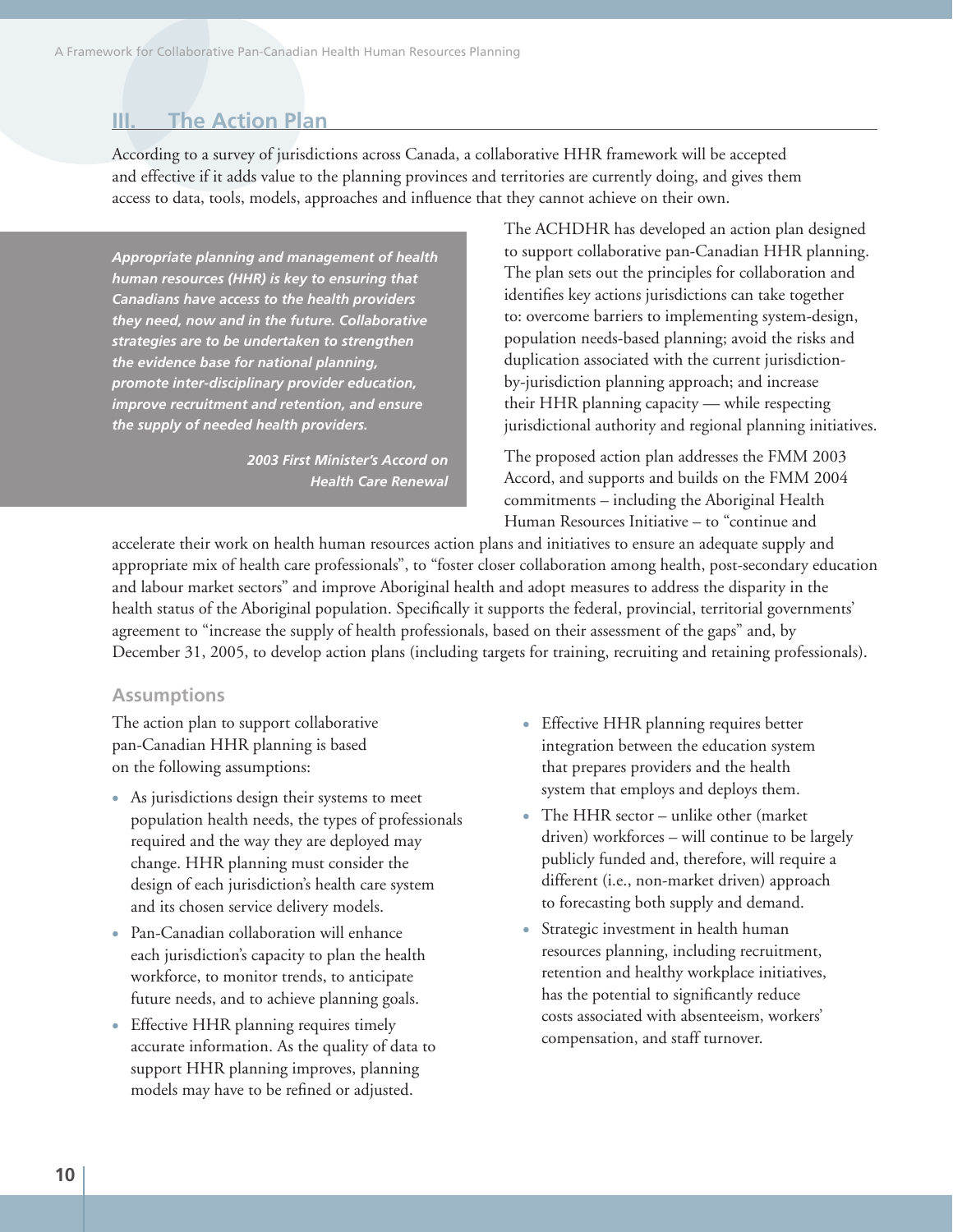- **•**  Effective HHR planning will ensure greater accountability for HHR decisions which, in turn, will lead to more appropriate, better quality of care (i.e., it will help ensure appropriate providers are providing appropriate care, and reduce or eliminate inappropriate services).
- **•**  Resource deployment and utilization remain the responsibility of the appropriate jurisdictions.

# **Principles**

Effective coordinated and collaborative pan-Canadian health human resources planning will:

- **•**  enable each jurisdiction to design its health care system based on population health needs and identify the human resources required through a process that is patient-centred, culturally sensitive, evidence-based, and outcomes directed
- be responsive to health care renewal and changes in system design
- **•**  foster patient safety
- **•**  be culturally sensitive and responsive to health needs of Aboriginal people
- **•**  provide a flexible health workforce that has the knowledge, skills, and judgement (i.e., competencies) to work in quality driven, innovative, cost-effective, interdisciplinary service delivery models
- support the provision of safe and healthy workplaces
- actively engage educators, employers, funders, researchers and providers in the planning process
- **•**  respect jurisdictional differences and jurisdictional responsibility for service delivery, and reflect the shared responsibility to provide leadership within the health care system
- **•**  strive towards greater self-sufficiency in HHR.

# **Vision**

**Improved access to appropriate, effective, efficient, sustainable, responsive, needsbased health care services for Canadians, and a more supportive satisfying work environment for health care providers through collaborative strategic provincial/ territorial/ federal health human resources planning.**

#### **Goals**

- 1. To improve all jurisdictions' capacity to plan for the optimal number, mix, and distribution of health care providers based on system design, service delivery models, and population health needs.
- 2. To enhance all jurisdictions' capacity to work closely with employers and the education system to develop a health workforce that has the skills and competencies to provide safe high quality care, work in innovative environments, and respond to changing health care system and population health needs.
- 3. To enhance all jurisdictions' capacity to achieve the appropriate mix of health providers and deploy them in service delivery models that make full use of their skills.
- 4. To enhance all jurisdictions' capacity to build and maintain a sustainable workforce in healthy safe work environments.

The tables, beginning on page 14, set out the priority objectives to achieve these four goals, as well as short-term, medium-term, and long-term actions for each objective, and the expected outcomes.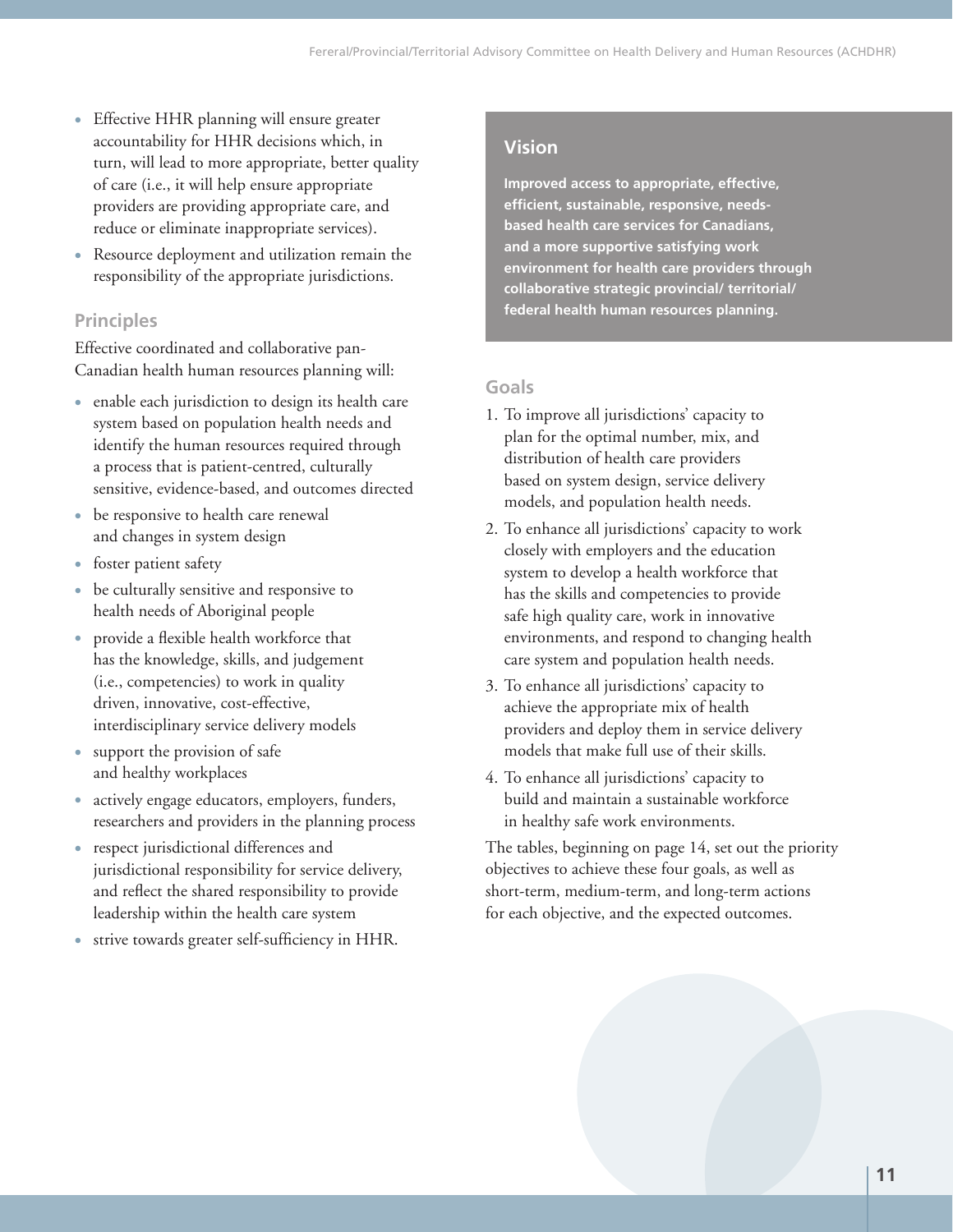# **Critical Success Factors**

To apply the planning framework and implement the action plan, jurisdictions must continue to work together to:

- **•**  clarify and guide the planning agenda
- identify ongoing mutually beneficial opportunities for coordinated and collaborative action
- increase capacity for HHR planning, monitoring, analysis and strategic decision making by providing infrastructure support for data development, research and forecasting
- develop and encourage the consistent use of appropriate management and accountability mechanisms and implementation tools.

Actively pursuing a collaborative action plan will also help ensure that HHR planning is a strategic priority in all jurisdictions and is appropriately resourced, and that health system decisions with HHR implications made in one jurisdiction do not have unintended consequences for other jurisdictions.

The success of the framework and the action plan depends on the commitment of all involved to making the transition from the status quo to a more collaborative approach. The critical success factors to applying the framework and building that commitment are:

# *1. Appropriate stakeholder engagement*

Future HHR planning will be driven by health system design and service delivery models which are based on population health needs. As providers work within new service delivery models, their jobs may change, and they may have to develop new skills and competencies. Because of the variety of factors that affect the health workforce, a wide range of stakeholders must be engaged.

Stakeholder engagement will evolve over time. Based on the significant progress already made in collaborative HHR planning at all levels, effective stakeholder engagement will involve consultation and timely communication, as well as incentives to support new ways of doing business.

#### *2. Strong leadership and adequate resources*

Effective change requires leaders. The system must identify leaders at all levels – within each jurisdiction, in the education system, among employers, among providers – who will work as a team to champion collaborative HHR planning and share the vision.

Effective collaborative HHR planning will also require government commitment and is dependent on First Ministers, Ministers and Deputy Ministers continuing to allocate resources to support the planning function, including inter-governmental and inter-jurisdictional (regional) planning.

# *3. Clear understanding of roles and responsibilities*

HHR planning initiatives are occurring at many levels. Some issues are best managed at a local health care agency level, some at a provincial/ territorial level, some through bi-lateral agreements between jurisdictions, some through regional collaboration and some through pan-Canadian collaboration. For collaborative pan-Canadian efforts to succeed, all those involved must have a clear understanding of their roles and responsibilities.

# *4. A focus on cross-jurisdictional issues*

The focus of the pan-Canadian approach will be on cross-jurisdictional issues. Leaders will work to add value to existing jurisdictional planning, and to develop tools that will support and enhance each jurisdiction's or region's ability to develop HHR policy and plans.

Priorities will be established based on consultation with all jurisdictions, and will reflect common cross-jurisdictional issues. Key issues will be identified, and plans developed to address them.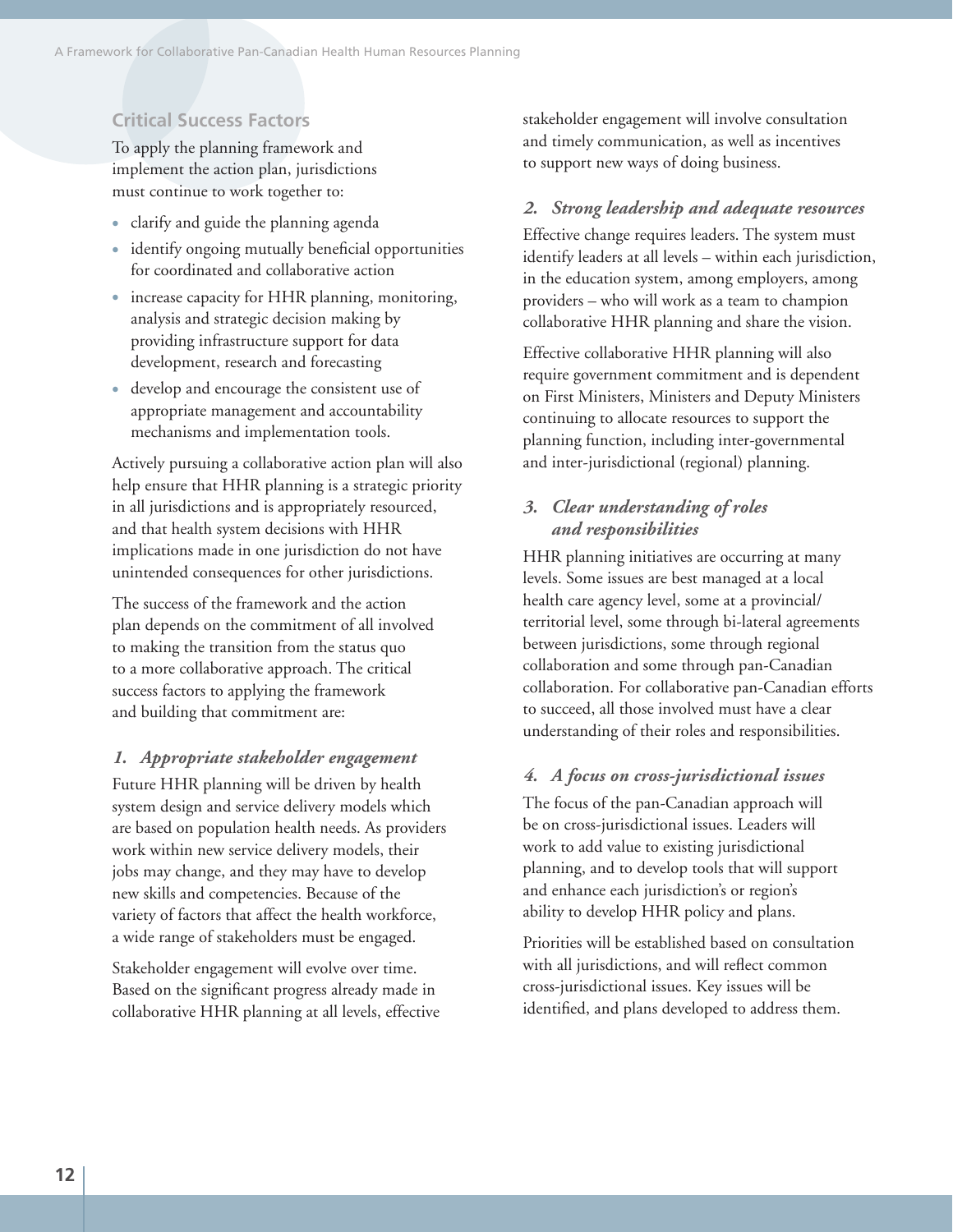#### *5. A change in system or organizational culture*

A more collaborative pan-Canadian approach to HHR planning will involve a change in culture. To make these changes, the system must understand the current cultural landscape (e.g., the attitudes and expectations of educators, employers and providers; traditional ways of working), the changes required, the changes already occurring, and the readiness to change.

As part of assessing the current culture, the stakeholders will focus on health care providers as a valuable asset, and take into account their needs and aspirations. Systems planning will include identifying issues that affect recruitment and retention, and making decisions that support healthy workplaces and increase job satisfaction.

#### *6. Flexibility*

A Pan-Canadian HHR Framework must be flexible and responsive to any jurisdiction's changes to its system design and the impact of those changes on HHR.

#### *7. Accountability*

Ongoing monitoring and reporting on progress will help ensure that the Action Plan is continually revised and updated to reflect changes in population health, health system, and HHR needs.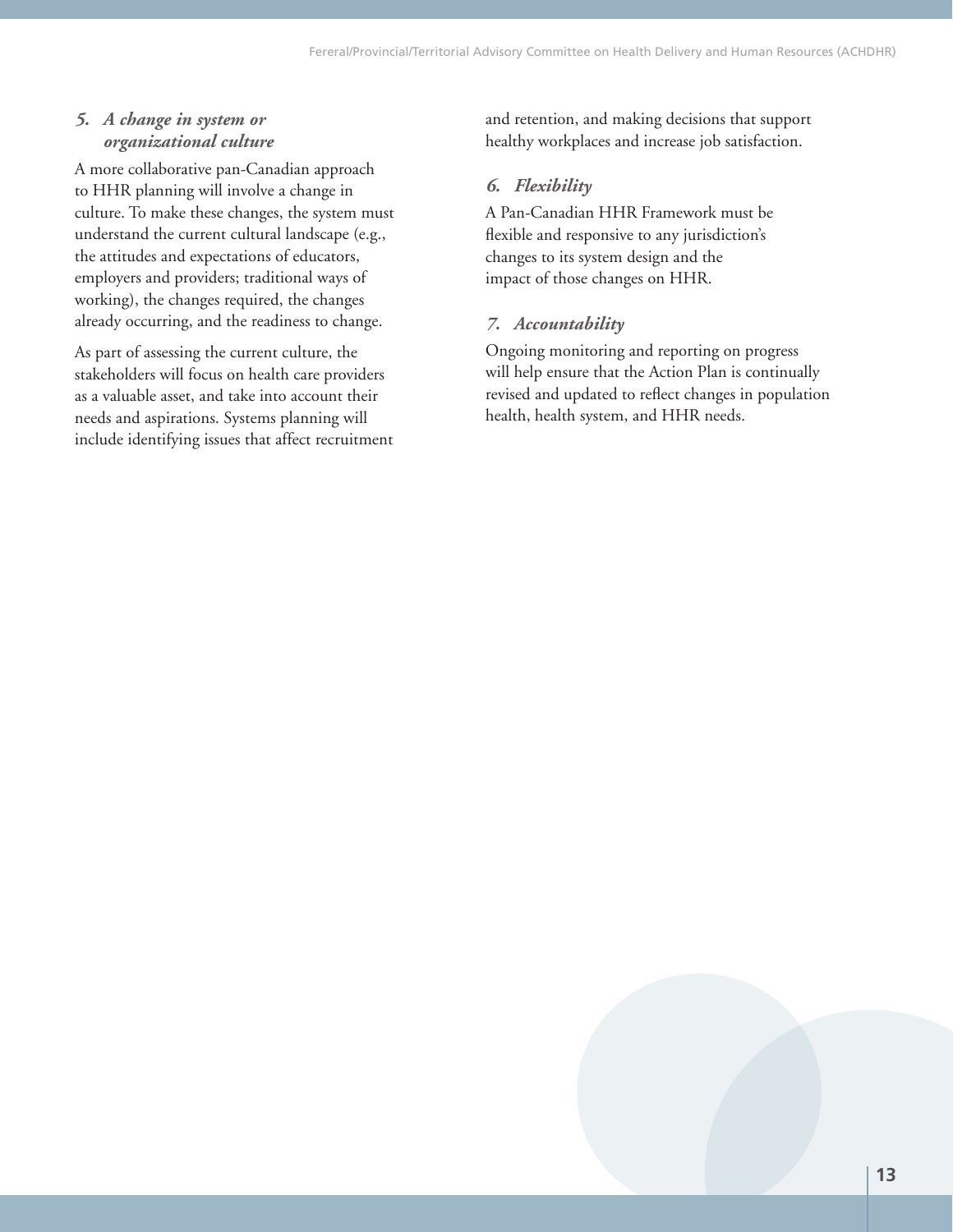objectives, the time-frame for initiating actions (i.e., within two years, within four years, after four years), and the objectives, the time-frame for initiating actions (i.e., within two years, within four years, after four years), and the The following tables list the objectives for each of the four goals, the actions to be taken to achieve the goals and The following tables list the objectives for each of the four goals, the actions to be taken to achieve the goals and potential outcomes. (Note: actions initiated in the short-term or medium-term are ongoing.) potential outcomes. (Note: actions initiated in the short-term or medium-term are ongoing.)

collaborative HHR planning. Investments from the provinces, territories and the federal government will be required to implement all the collaborative HHR planning. Investments from the provinces, territories and the federal government will be required to implement all the proposed actions and achieve the desired outcomes. The amount of investment required will be specified in the more detailed work plans. proposed actions and achieve the desired outcomes. The amount of investment required will be specified in the more detailed work plans.The tables illustrate how a broad range of activities relate to one another and how they come together to form a strategic approach to The tables illustrate how a broad range of activities relate to one another and how they come together to form a strategic approach to

|                                                                                                                     | <b>Outcomes</b> |                          | delivery and HHR needs<br>articulate future service<br>as a basis for planning<br>Increased capacity to                                                                                                                                                                      |
|---------------------------------------------------------------------------------------------------------------------|-----------------|--------------------------|------------------------------------------------------------------------------------------------------------------------------------------------------------------------------------------------------------------------------------------------------------------------------|
|                                                                                                                     |                 | Long-Term<br>4+ years    | enhancement of forecasting/<br>Ongoing development and<br>simulation models                                                                                                                                                                                                  |
| Goal 1. To improve all jurisdictions' capacity to plan for the optimal number, mix, and distribution of health care | <b>Actions</b>  | Medium-Term<br>2-4 years | Need-based models for scenario<br>to assess the impact of different<br>planning that take into account<br>various service delivery models<br>Forecasting/simulation models<br>service delivery models and<br>project HHR requirements<br>Indicators to monitor<br>HHR demand |
| providers based on system design, service delivery models, and population health needs                              |                 | Short-Term<br>1-2 years  | simulation tools and models<br>An inventory of forecasting/<br>Plans and tools that inform<br>jurisdictions in preparing<br>Dec/05 action plans                                                                                                                              |
|                                                                                                                     | Objectives      |                          | demand for services, including<br>1.1 Improve capacity to assess<br>population health needs, and<br>Aboriginal health needs                                                                                                                                                  |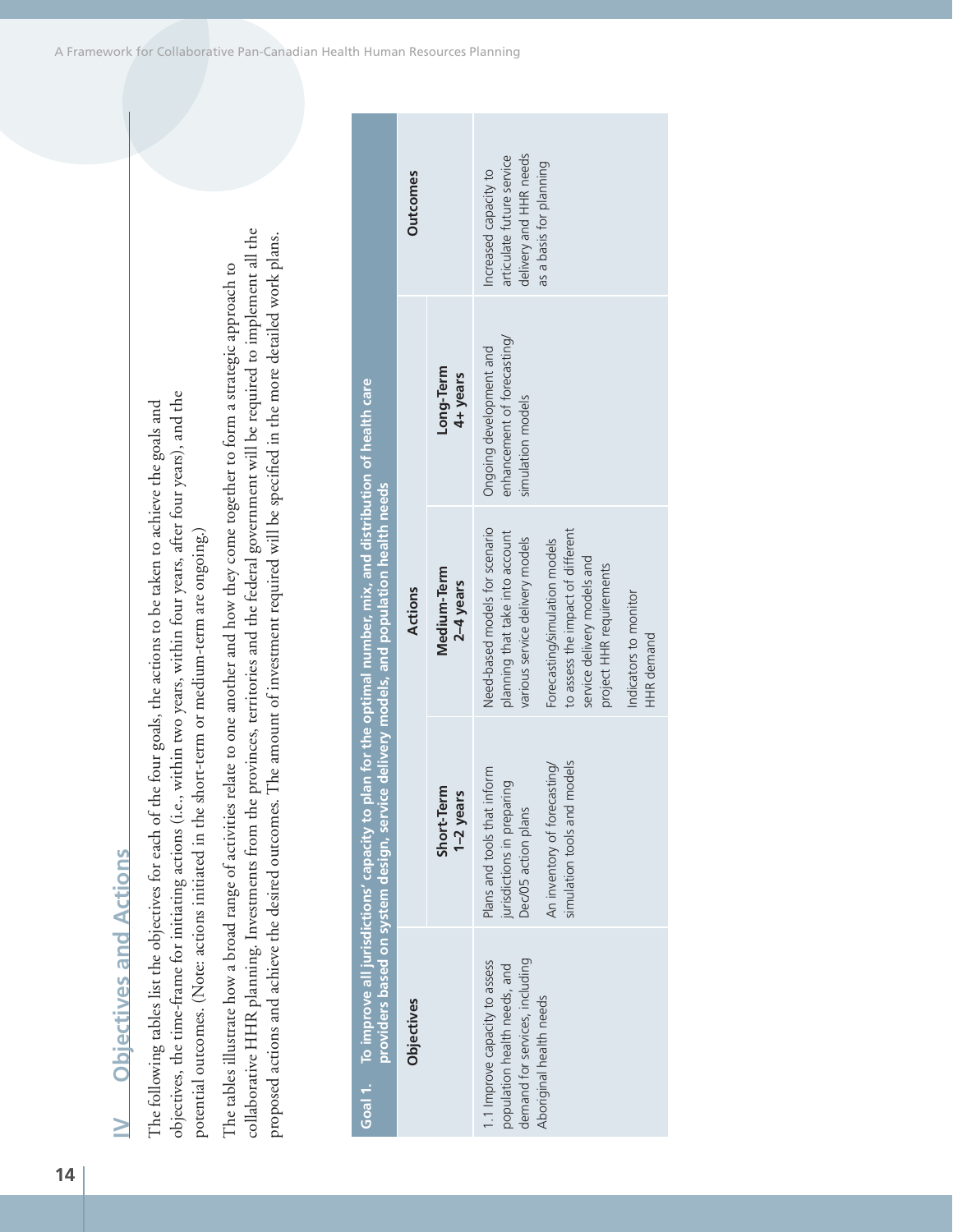| providers based on system design, serv<br>Goal 1.                                                                                                                                                   |                                                                                                                                                                                                                                                                                                                                | To improve all jurisdictions' capacity to plan for the optimal number, mix, and distribution of health care<br>ice delivery models, and population health needs                                                                                                                                                                           |                                                                                                                                                                                                                                                                                                                                                                                                                                                             |                                                                                                                                                                                                                                                                                                                                                                                                                                                                                                                                                                                                                                    |
|-----------------------------------------------------------------------------------------------------------------------------------------------------------------------------------------------------|--------------------------------------------------------------------------------------------------------------------------------------------------------------------------------------------------------------------------------------------------------------------------------------------------------------------------------|-------------------------------------------------------------------------------------------------------------------------------------------------------------------------------------------------------------------------------------------------------------------------------------------------------------------------------------------|-------------------------------------------------------------------------------------------------------------------------------------------------------------------------------------------------------------------------------------------------------------------------------------------------------------------------------------------------------------------------------------------------------------------------------------------------------------|------------------------------------------------------------------------------------------------------------------------------------------------------------------------------------------------------------------------------------------------------------------------------------------------------------------------------------------------------------------------------------------------------------------------------------------------------------------------------------------------------------------------------------------------------------------------------------------------------------------------------------|
| Objectives                                                                                                                                                                                          |                                                                                                                                                                                                                                                                                                                                | Actions                                                                                                                                                                                                                                                                                                                                   |                                                                                                                                                                                                                                                                                                                                                                                                                                                             | <b>Outcomes</b>                                                                                                                                                                                                                                                                                                                                                                                                                                                                                                                                                                                                                    |
|                                                                                                                                                                                                     | Short-Term<br>1-2 years                                                                                                                                                                                                                                                                                                        | Medium-Term<br>$2-4$ years                                                                                                                                                                                                                                                                                                                | Long-Term<br>4+ years                                                                                                                                                                                                                                                                                                                                                                                                                                       |                                                                                                                                                                                                                                                                                                                                                                                                                                                                                                                                                                                                                                    |
| capacity to: develop, implement<br>share results across jurisdictions<br>and evaluate innovative service<br>population health needs; and<br>delivery models that meet<br>1.2 Support jurisdictions' | An analysis of success factors that<br>times in the five priority areas (i.e.,<br>hip and knee replacement, cancer<br>cataract surgery, diagnostic scans)<br>support appropriate use of HHR<br>models to manage/reduce wait<br>information about innovative<br>Cross-jurisdictional sharing of<br>surgery, cardiac procedures, | integrated into the delivery system<br>evaluation of how they are being<br>Updated success factors and an<br>interprofessional collaborative<br>collaborative practice models<br>Care Transition Fund (PHCTF)<br>Sharing of lessons learned<br>from the Primary Health<br>for system innovation<br>Increased uptake of<br>practice models | Evaluation of the implementation<br>An expert analysis of the impact<br>of a knowledgeable health care<br>of self-care, and the increasing<br>consumer, the increasing role<br>traditional medicine) on HHR<br>demand for alternative care<br>needs over the next decade<br>models, wait times models)<br>naturopaths, chiropractors,<br>(e.g., collaborative practice<br>providers (e.g., midwives,<br>and impact of innovative<br>service delivery models | incidence of chronic disease)<br>procedures, cataract surgery<br>More flexible health service<br>Enhanced interprofessional<br>the changing needs of the<br>delivery models that meet<br>Increased access to health<br>patient care management<br>innovative service delivery<br>five priority areas (i.e. hip<br>in reduced wait times in<br>cancer surgery, cardiac<br>population (i.e., aging<br>and knee replacement,<br>Better monitoring and<br>reform initiatives (e.g.,<br>population, increased<br>care services resulting<br>and diagnostic scans)<br>evaluation of health<br>models, changes in<br>professional roles). |
| approach to collecting HHR data<br>1.3 Develop a comparable                                                                                                                                         | of health professionals produced<br>ethnicity of health professionals)<br>Indicators to monitor the supply<br>Minimum data set (including<br>to guide HHR data collection<br>and standards for collecting<br>new<br>stem<br>professional groups<br>comparable data or<br>by the education sy                                   | Development of supply-based<br>for pharmacists, occupational<br>laboratory technologists, and<br>profession-specific databases<br>therapists, physiotherapists,<br>collected in all jurisdictions<br>Changes in how data are<br>Strategies to improve the<br>radiation technologies<br>timeliness of data                                 | Development and implementation<br>Effective ways to link databases<br>Unique identifier for all<br>supply data databases<br>of additional selected<br>nealth professionals                                                                                                                                                                                                                                                                                  | Better information and key<br>descriptors on HHR supply<br>Better understanding of<br>workload, productivity<br>comparable HHR data<br>health care providers<br>Increased capacity to<br>plan for a range of<br>More consistent<br>and utilization                                                                                                                                                                                                                                                                                                                                                                                 |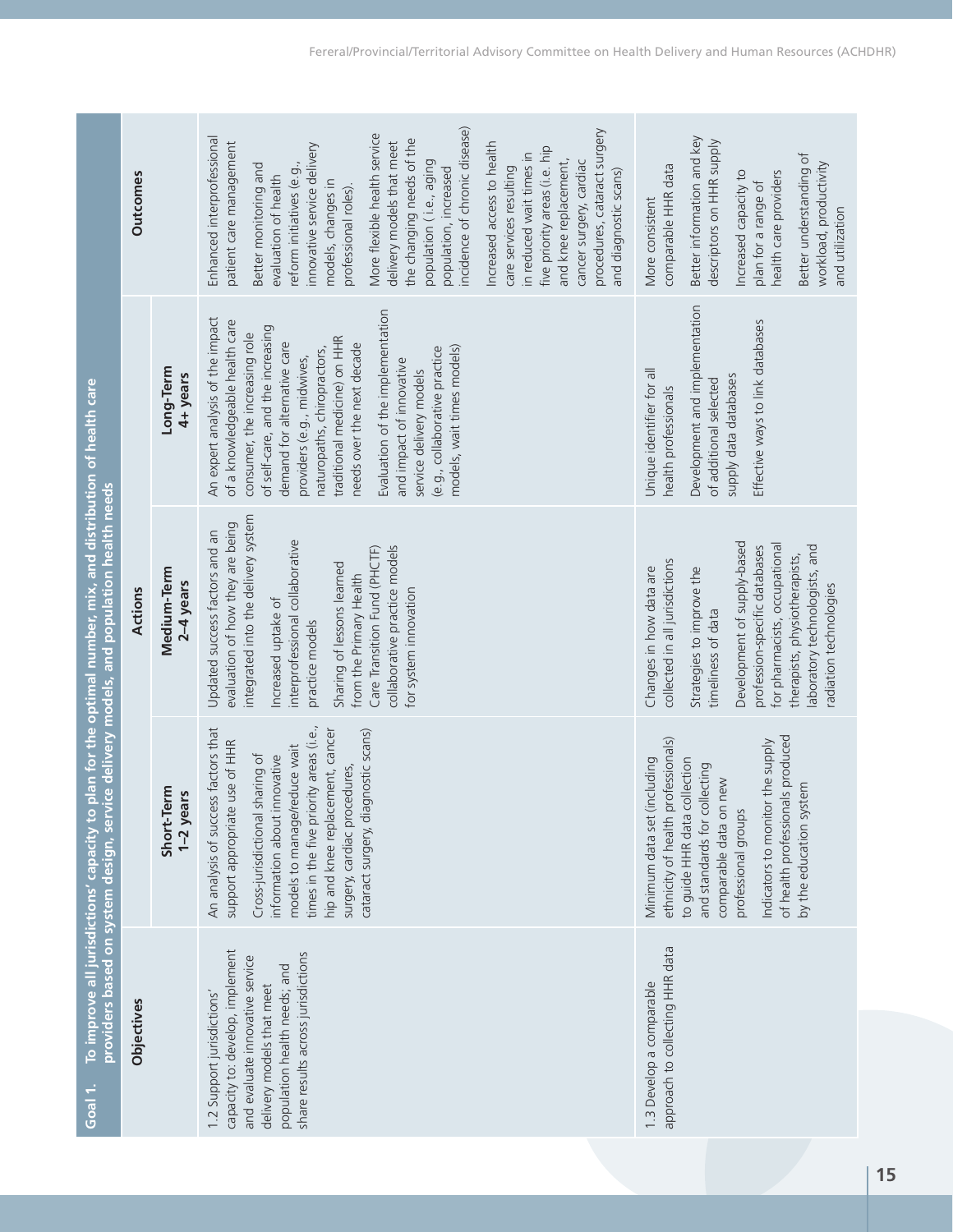|                                                                                                                       | <b>Outcomes</b> |                           | monitoring, and evaluation<br>A 5-10 year data master<br>planning, forecasting,<br>plan to support HHR       | Aboriginal communities<br>plan and manage HHR<br>to meet the needs of<br>Increased capacity to                                                            | with mutual understanding<br>including health providers,<br>roles of different partners<br>educators and employers<br>Fewer profession specific<br>evidence-based planning<br>and sector based studies<br>and recognition of the<br>Increased capacity for<br>all jurisdictions to do                                                             | countries with HHR shortages<br>Greater awareness of ethical<br>of recruiting IEHPs from<br>issues and implications<br>Greater awareness of<br>address global health<br>Increased capacity to<br>sufficiency in HHR<br>global HHR issues<br>workforce issues<br>Increased self                                                                                 |
|-----------------------------------------------------------------------------------------------------------------------|-----------------|---------------------------|--------------------------------------------------------------------------------------------------------------|-----------------------------------------------------------------------------------------------------------------------------------------------------------|---------------------------------------------------------------------------------------------------------------------------------------------------------------------------------------------------------------------------------------------------------------------------------------------------------------------------------------------------|----------------------------------------------------------------------------------------------------------------------------------------------------------------------------------------------------------------------------------------------------------------------------------------------------------------------------------------------------------------|
|                                                                                                                       | Actions         | Long-Term<br>4+ years     |                                                                                                              |                                                                                                                                                           |                                                                                                                                                                                                                                                                                                                                                   | and to strengthen health systems<br>such as international migration,<br>collaboration to address issues<br>Continued international                                                                                                                                                                                                                             |
| plan for the optimal number, mix, and distribution of health care<br>ice delivery models, and population health needs |                 | Medium-Term<br>2-4 years  | productivity and utilization<br>information on workload,<br>New methodologies that<br>can be used to capture | non-traditional workers<br>workforce database for<br>An Aboriginal health                                                                                 | and define self-sufficiency, and<br>recommend a policy and goals<br>Opportunities to examine the<br>number, mix, and distribution<br>for achieving self- sufficiency<br>A national forum to discuss<br>Other possible agreed upon<br>the context of collaborative<br>of health providers within<br>studies (e.g., cancer care)<br>practice models | professionals from other countries<br>Mechanisms to share and support<br>best practices in HHR planning<br>such as voluntary networks of<br>with international community<br>policy and technical expertise<br>upon collaborative initiatives<br>to support mutually agreed<br>training, and management<br>Policy direction on ethical<br>recruitment of health |
|                                                                                                                       |                 | Short-Term<br>$1-2$ years |                                                                                                              | data on the Aboriginal workforce,<br>An assessment of current gaps in<br>and strategies to address them                                                   | Physician, Nursing and Pharmacy<br>Executives situational analysis<br>sector studies, and Health                                                                                                                                                                                                                                                  | meet needs for health providers<br>from under-resourced countries<br>Collaboration with partners to<br>and reduce pressure to recruit<br>major HHR global issues and<br>about<br>potential lines of action<br>Sharing knowledge                                                                                                                                |
| providers based on system design, servi<br>To improve all jurisdictions' capacity to<br>Goal 1.                       | Objectives      |                           | $1.3$ (cont'd)                                                                                               | including developing the data<br>to assess current participation<br>Aboriginal health workforce,<br>rates and monitor progress<br>1.4 Improve data on the | distribution of health providers<br>1.5 Enhance collaboration and<br>provide evidence on issues<br>such as number, mix and                                                                                                                                                                                                                        | 1.6 Enhance collaboration with<br>the international community<br>to address global HHR issues                                                                                                                                                                                                                                                                  |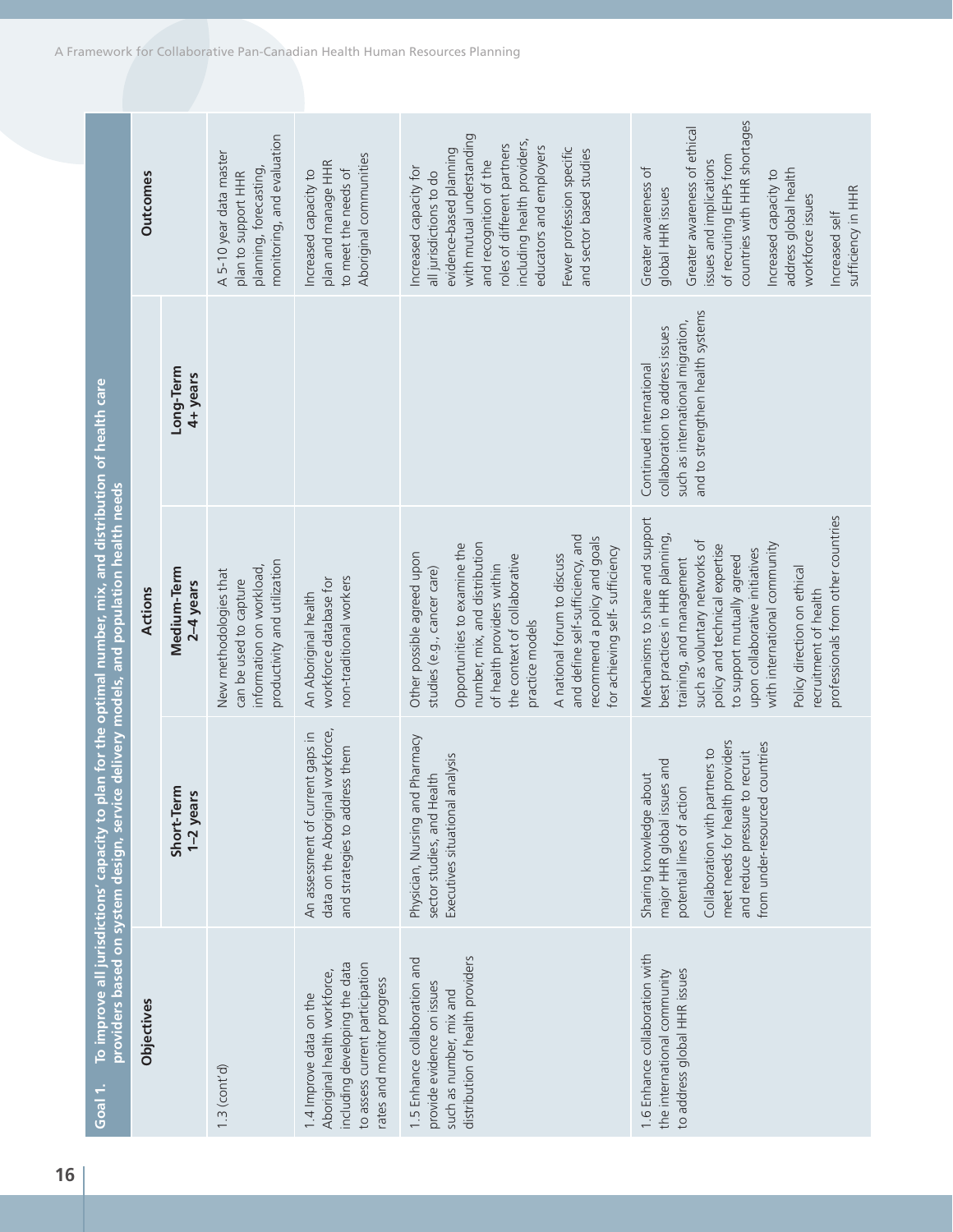| Goal 1.                                                                                                                               | providers based on system design, service delivery models, and population health needs<br>To improve all jurisdictions' capacity to                                                                                                                                                                                                                                                                                                                        | plan for the optimal number, mix, and distribution of health care                                                                                                                                                                                                                     |                                                                                                                                                                                  |                                                                                                                                                                                                                                   |
|---------------------------------------------------------------------------------------------------------------------------------------|------------------------------------------------------------------------------------------------------------------------------------------------------------------------------------------------------------------------------------------------------------------------------------------------------------------------------------------------------------------------------------------------------------------------------------------------------------|---------------------------------------------------------------------------------------------------------------------------------------------------------------------------------------------------------------------------------------------------------------------------------------|----------------------------------------------------------------------------------------------------------------------------------------------------------------------------------|-----------------------------------------------------------------------------------------------------------------------------------------------------------------------------------------------------------------------------------|
| <b>Objectives</b>                                                                                                                     |                                                                                                                                                                                                                                                                                                                                                                                                                                                            | Actions                                                                                                                                                                                                                                                                               |                                                                                                                                                                                  | <b>Outcomes</b>                                                                                                                                                                                                                   |
|                                                                                                                                       | Short-Term<br>$1-2$ years                                                                                                                                                                                                                                                                                                                                                                                                                                  | Medium-Term<br>$2-4$ years                                                                                                                                                                                                                                                            | Long-Term<br>4+ years                                                                                                                                                            |                                                                                                                                                                                                                                   |
| information that supports health<br>1.7 Improve capacity to identify,<br>track, and share HHR planning<br>system evolution and change | Opportunities for multistakeholder<br>associations, funders) to engage<br>in planning for the number, mix,<br>knowledge, skills and attributes<br>Interjurisdictional collaboration<br>educators, employers, unions,<br>identify, track and share HHR<br>to identify the role of HHR<br>of future health providers<br>in reducing wait times in<br>Exploring mechanisms to<br>groups (i.e., regulators,<br>the five priority areas<br>planning information | well as information on medium<br>An assessment of the need for<br>more strategies, supports, and<br>share information on current<br>and emerging HHR issues, as<br>and longer-term HHR supply,<br>Strategies and initiatives to<br>models for deploying HHR<br>demand and utilization | ongoing mechanisms to acquire,<br>Options for more coordinated<br>health system design needs<br>knowledge related to pan-<br>Canadian HHR issues and<br>transfer and/or exchange | Greater knowledge transfer<br>evidence-based planning,<br>and awareness of pan-<br>Increased capacity for<br>current and emerging<br>Canadian HHR issues<br>all jurisdictions to do<br>health system needs<br>taking into account |
|                                                                                                                                       |                                                                                                                                                                                                                                                                                                                                                                                                                                                            |                                                                                                                                                                                                                                                                                       |                                                                                                                                                                                  |                                                                                                                                                                                                                                   |
| Goal <sub>2</sub>                                                                                                                     | To enhance all jurisdictions' capacity to work closely with employers and the education system to develop a<br>health workforce that has the skills and competencies to provide safe high-quality care, work in innovative<br>environments, and respond to changing health care system and population health needs                                                                                                                                         |                                                                                                                                                                                                                                                                                       |                                                                                                                                                                                  |                                                                                                                                                                                                                                   |
| <b>Objectives</b>                                                                                                                     |                                                                                                                                                                                                                                                                                                                                                                                                                                                            | Actions                                                                                                                                                                                                                                                                               |                                                                                                                                                                                  | <b>Outcomes</b>                                                                                                                                                                                                                   |
|                                                                                                                                       | Short-Term                                                                                                                                                                                                                                                                                                                                                                                                                                                 | Medium-Term                                                                                                                                                                                                                                                                           | I ona-Term                                                                                                                                                                       |                                                                                                                                                                                                                                   |

|                                                                                      | <b>Outcomes</b>   |                          | current and future production<br>Better understanding of the<br>mix) of education programs<br>capacity (i.e., number and<br>career development and<br>More opportunities for<br>increased retention                                                                                                                                |
|--------------------------------------------------------------------------------------|-------------------|--------------------------|------------------------------------------------------------------------------------------------------------------------------------------------------------------------------------------------------------------------------------------------------------------------------------------------------------------------------------|
|                                                                                      |                   | Long-Term<br>4+ years    | Identification of future capacity<br>physical infrastructure) to train<br>the number and mix of health<br>programs (including faculty/<br>health needs of Canadians<br>care providers to meet the<br>required within education                                                                                                     |
|                                                                                      | <b>Actions</b>    | Medium-Term<br>2-4 years | A strategy for career laddering<br>and unregulated, publicly<br>Collaboration on priority<br>A database of education<br>in the health professions<br>professions (regulated<br>programs for all other<br>and privately funded)<br>education needs                                                                                  |
| environments, and respond to changing health care system and population health needs |                   | Short-Term<br>1-2 years  | capacity of education programs<br>align with health system needs<br>including education curricula,<br>and an analysis of the extent<br>and health policy (based on<br>A report on the production<br>to which current curricula<br>education capacity and<br>student demographics<br>established indicators)<br>Minimum dataset for |
|                                                                                      | <b>Objectives</b> |                          | 2.1 Improve our understanding<br>of health education and<br>training systems                                                                                                                                                                                                                                                       |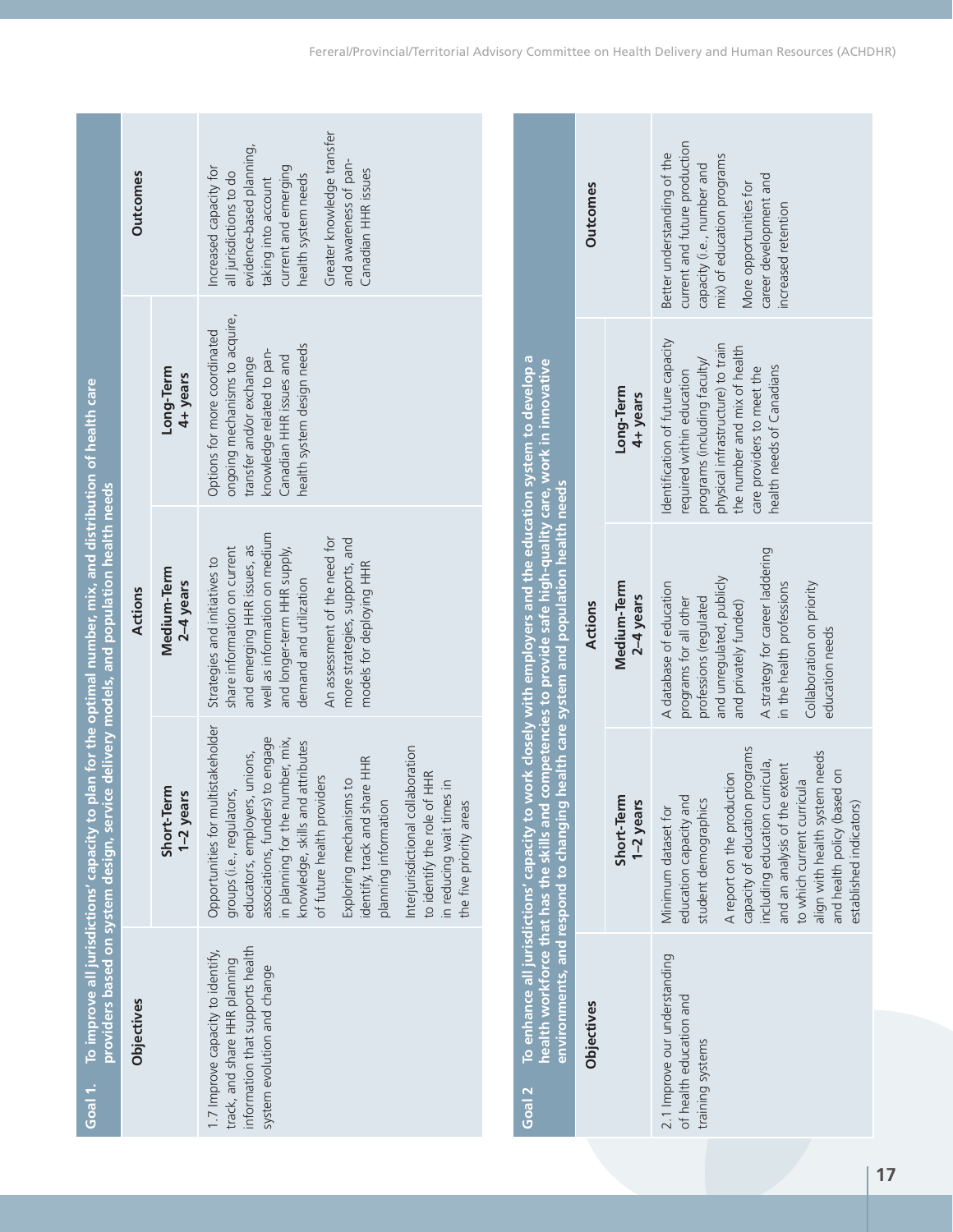| environments, and respond to changin<br>Objectives<br>Goal 2                                     | To enhance all jurisdictions' capacity to work closely with employers and the education system to develop a<br>health workforce that has the skills and competencies to provide safe high-quality care, work in innovative<br>Short-Term<br>1-2 years                                                                                                                                                                                                                                                                                                                                                                                                                                      | og health care system and population health needs<br>Medium-Term<br>2-4 years<br>Actions                                                                                                                                                                                                                                                                                                                                                                                                                                                                                                                     | Long-Term<br>4+ years | <b>Outcomes</b>                                                                                                                                                                                                                                                                                                                                                                                                                                                                                                                                                                                   |
|--------------------------------------------------------------------------------------------------|--------------------------------------------------------------------------------------------------------------------------------------------------------------------------------------------------------------------------------------------------------------------------------------------------------------------------------------------------------------------------------------------------------------------------------------------------------------------------------------------------------------------------------------------------------------------------------------------------------------------------------------------------------------------------------------------|--------------------------------------------------------------------------------------------------------------------------------------------------------------------------------------------------------------------------------------------------------------------------------------------------------------------------------------------------------------------------------------------------------------------------------------------------------------------------------------------------------------------------------------------------------------------------------------------------------------|-----------------------|---------------------------------------------------------------------------------------------------------------------------------------------------------------------------------------------------------------------------------------------------------------------------------------------------------------------------------------------------------------------------------------------------------------------------------------------------------------------------------------------------------------------------------------------------------------------------------------------------|
| $2.1$ (cont'd)                                                                                   | health professions and disciplines<br>opportunities that support career<br>laddering within and among<br>An inventory of training<br>A database of nursing<br>education programs                                                                                                                                                                                                                                                                                                                                                                                                                                                                                                           |                                                                                                                                                                                                                                                                                                                                                                                                                                                                                                                                                                                                              |                       |                                                                                                                                                                                                                                                                                                                                                                                                                                                                                                                                                                                                   |
| with health system needs (urban<br>2.2 Align education curricula<br>and rural) and health policy | future health system needs and<br>curricula align with current and<br>health policy innovations, and<br>both urban and rural settings<br>prepare providers to work in<br>based process to review and<br>providers/managers/leaders<br>evaluate proposed changes<br>ucation<br>ucation<br>principles and an evidence-<br>mix, knowledge, skills, and<br>attributes of future health<br>The active engagement of<br>responding to requests to<br>increase entry-to-practice<br>planning for the number,<br>A consistent approach to<br>An analysis of the extent<br>education institutions in<br>requirements, including<br>to which current ed<br>interprofessional ed<br>Pilot projects in | and leaders in education reform<br>programs for clinical instructors,<br>Proposed changes to education<br>clinical training and placements<br>ecruitment and retention tool)<br>Identification of best practices<br>clinical placements, guidelines<br>(e.g., simulation technology,<br>curricula to provide greater<br>for preceptors, recognition<br>best practices in recruiting<br>Tools to increase access to<br>interprofessional curricula<br>preceptors and providing<br>and future health system<br>needs and health policy<br>clinical placements as a<br>alignment with current<br>Development of |                       | skills to respond to health needs.<br>supports continued competence<br>(e.g. career-laddering, shifting)<br>A flexible workforce with the<br>Changes in entry-to-practice<br>Changes in entry-to-practice<br>a negative impact on costs<br>requirements will not have<br>An increase in the number<br>An increase in the number<br>An education system that<br>requirements will lead to<br>to work in collaborative<br>better health outcomes<br>interprofessional teams<br>of providers prepared<br>education programs<br>or access to services<br>of students enrolled<br>in interprofessional |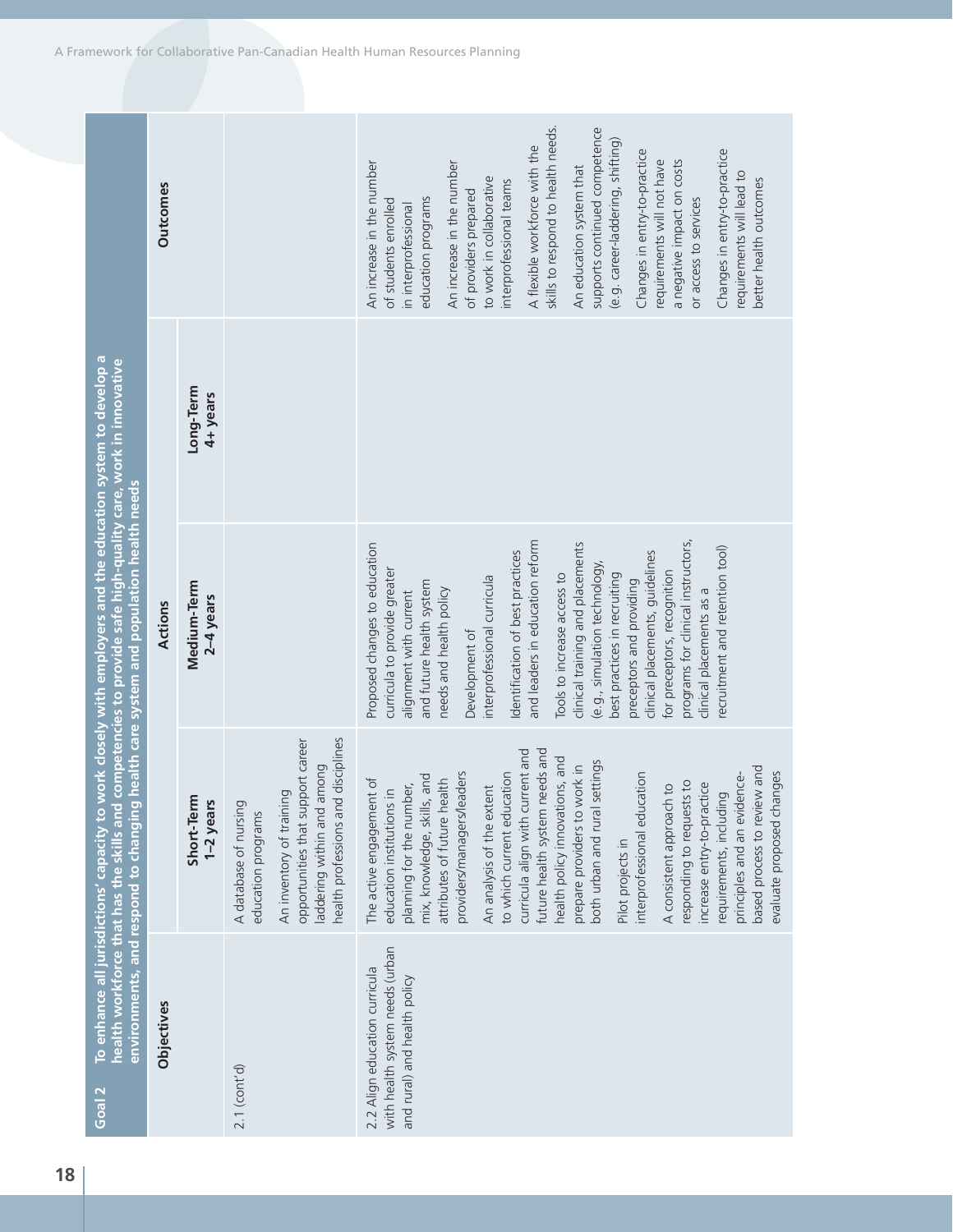|                                                                                                                                                                                                                                                                                                                    | <b>Outcomes</b> |                            | Aboriginal health professionals<br>An increase in the number of<br>culturally sensitive services<br>for Aboriginal people<br>More care and more                                                                                                                    | health professionals from official<br>language minority communities<br>More culturally sensitive health<br>An increase in the number of<br>services for official language<br>minority communities | An increase in high quality<br>applicants for health<br>education programs                           | better quality health services<br>providers, which will lead to<br>Better trained health care                                                                                                                 |
|--------------------------------------------------------------------------------------------------------------------------------------------------------------------------------------------------------------------------------------------------------------------------------------------------------------------|-----------------|----------------------------|--------------------------------------------------------------------------------------------------------------------------------------------------------------------------------------------------------------------------------------------------------------------|---------------------------------------------------------------------------------------------------------------------------------------------------------------------------------------------------|------------------------------------------------------------------------------------------------------|---------------------------------------------------------------------------------------------------------------------------------------------------------------------------------------------------------------|
| To enhance all jurisdictions' capacity to work closely with employers and the education system to develop a<br>health workforce that has the skills and competencies to provide safe high-quality care, work in innovative<br>environments, and respond to changing health care system and population health needs |                 | Long-Term<br>4+ years      |                                                                                                                                                                                                                                                                    |                                                                                                                                                                                                   |                                                                                                      |                                                                                                                                                                                                               |
|                                                                                                                                                                                                                                                                                                                    | Actions         | Medium-Term<br>$2-4$ years | programs that help Aboriginal<br>students make the transition<br>such as expanding bridging<br>health education programs,<br>from high school to health<br>of Aboriginal students in<br>Strategies and supports<br>to increase the number<br>professional training | students from official language<br>health education programs<br>to increase the number of<br>minority communities in<br>Strategies and supports                                                   | financial burden on students in<br>health professional programs<br>Strategies to address the         | Strategies to support continued<br>within collaborative practice<br>professional development                                                                                                                  |
|                                                                                                                                                                                                                                                                                                                    |                 | Short-Term<br>$1-2$ years  | on health careers targeted<br>A promotion campaign<br>to Aboriginal youth                                                                                                                                                                                          |                                                                                                                                                                                                   | professions<br>loan repayment strategies for<br>Assessment of new loan and<br>students in all health | to develop strategies to improve<br>education sector and employers<br>development opportunities,<br>Active engagement of the<br>the accessibility of career<br>re-entry programs, and<br>continuing education |
| Goal 2                                                                                                                                                                                                                                                                                                             | Objectives      |                            | efforts to recruit Aboriginal<br>people to health careers<br>2.3 Develop targeted                                                                                                                                                                                  | 2.4 Develop targeted efforts<br>workforce that can respond<br>to population health needs<br>and linguistically diverse<br>to develop a culturally                                                 | burden on health students<br>2.5 Reduce the financial                                                | health care providers to have<br>2.6 Provide opportunities for<br>access to life-long learning<br>in their field of expertise                                                                                 |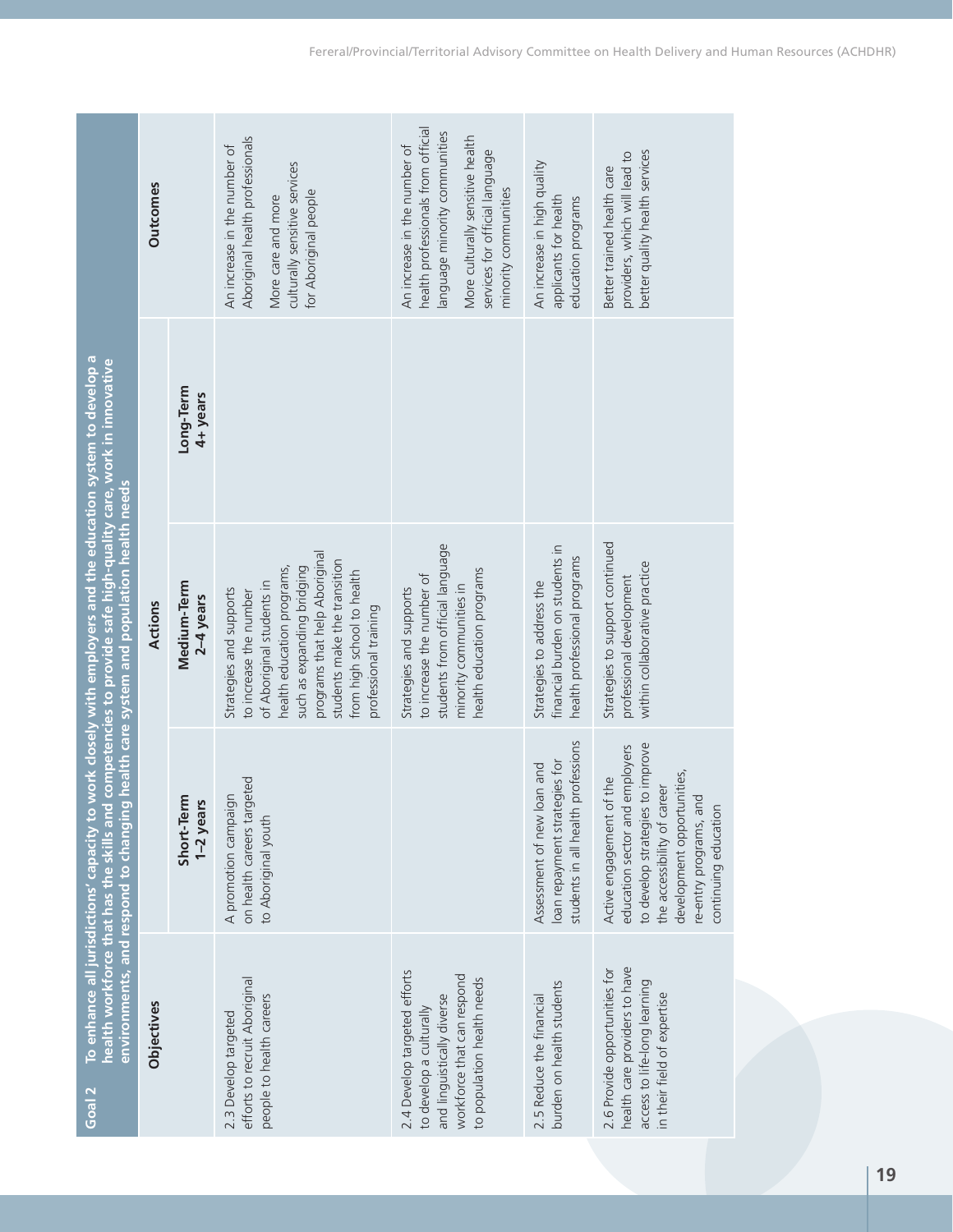| Goal 3.                                                                                                             | deploy them in service delivery models                                                                        | To enhance all jurisdictions' capacity to achieve the appropriate mix of health providers and<br>that make full use of their skills          |                                                                                                                 |                                                                                                                             |  |
|---------------------------------------------------------------------------------------------------------------------|---------------------------------------------------------------------------------------------------------------|----------------------------------------------------------------------------------------------------------------------------------------------|-----------------------------------------------------------------------------------------------------------------|-----------------------------------------------------------------------------------------------------------------------------|--|
| Objectives                                                                                                          |                                                                                                               | Actions                                                                                                                                      |                                                                                                                 | <b>Outcomes</b>                                                                                                             |  |
|                                                                                                                     | Short-Term<br>1-2 years                                                                                       | Medium-Term<br>2-4 years                                                                                                                     | Long-Term<br>4+ years                                                                                           |                                                                                                                             |  |
| competencies (i.e., knowledge,<br>3.1 Make more effective use<br>of all health professionals'<br>skills, judgement) | potential role of new providers<br>Strategies to ease HHR<br>and provider assistants<br>An examination of the | Change management approaches<br>regulatory, professional, personal<br>barriers to collaborative practice<br>Strategies to address any legal, | of collaborative practice on<br>patient outcomes, patient<br>Evaluation of the impact<br>safety, and wait times | knowledge, skills and judgement<br>Increased ability to optimize<br>make effective use of their<br>the health workforce and |  |
|                                                                                                                     | the<br>mobility and support<br>FPT strategic agenda                                                           | practice in the workplace (e.g.,<br>mentors, champions, models)<br>to promote interprofessional                                              | inter-jurisdictional practice<br>Mechanisms to enhance<br>Mechanisms to support                                 | to optimize the health workforce<br>Increased ability of jurisdictions<br>Greater labour mobility                           |  |
|                                                                                                                     |                                                                                                               | shared competencies to support<br>professionals' unique and<br>Assessment of health                                                          | understanding of the roles<br>employers' and providers'<br>and abilities of all health                          | Increased satisfaction<br>of providers                                                                                      |  |
|                                                                                                                     |                                                                                                               | interprofessional practice<br>interprofessional practice<br>Models of effective                                                              | providers and how they<br>practice collaboratively                                                              | Greater efficiency in recruiting<br>and retaining HHR                                                                       |  |
|                                                                                                                     |                                                                                                               | Standardization of unique<br>and shared competencies<br>to assist in prior learning<br>assessments/mobility                                  |                                                                                                                 |                                                                                                                             |  |
|                                                                                                                     |                                                                                                               | Recognition across the country<br>of credentials accepted in<br>any one jurisdiction                                                         |                                                                                                                 |                                                                                                                             |  |
| 3.2 Develop more common<br>HHR compensation issues<br>approaches to addressing                                      | schedules and payments<br>Common principles for<br>negotiating physician                                      | Evaluation of the continued<br>jurisdictional Health Labour<br>relevance of the cross-<br>Relations database                                 | Compensation models that<br>support appropriate HHR<br>supply, mix, and mobility                                | More appropriate HHR mobility<br>among jurisdictions<br>A level playing field                                               |  |
|                                                                                                                     | A cross-jurisdictional Health<br>Labour Relations database                                                    |                                                                                                                                              |                                                                                                                 |                                                                                                                             |  |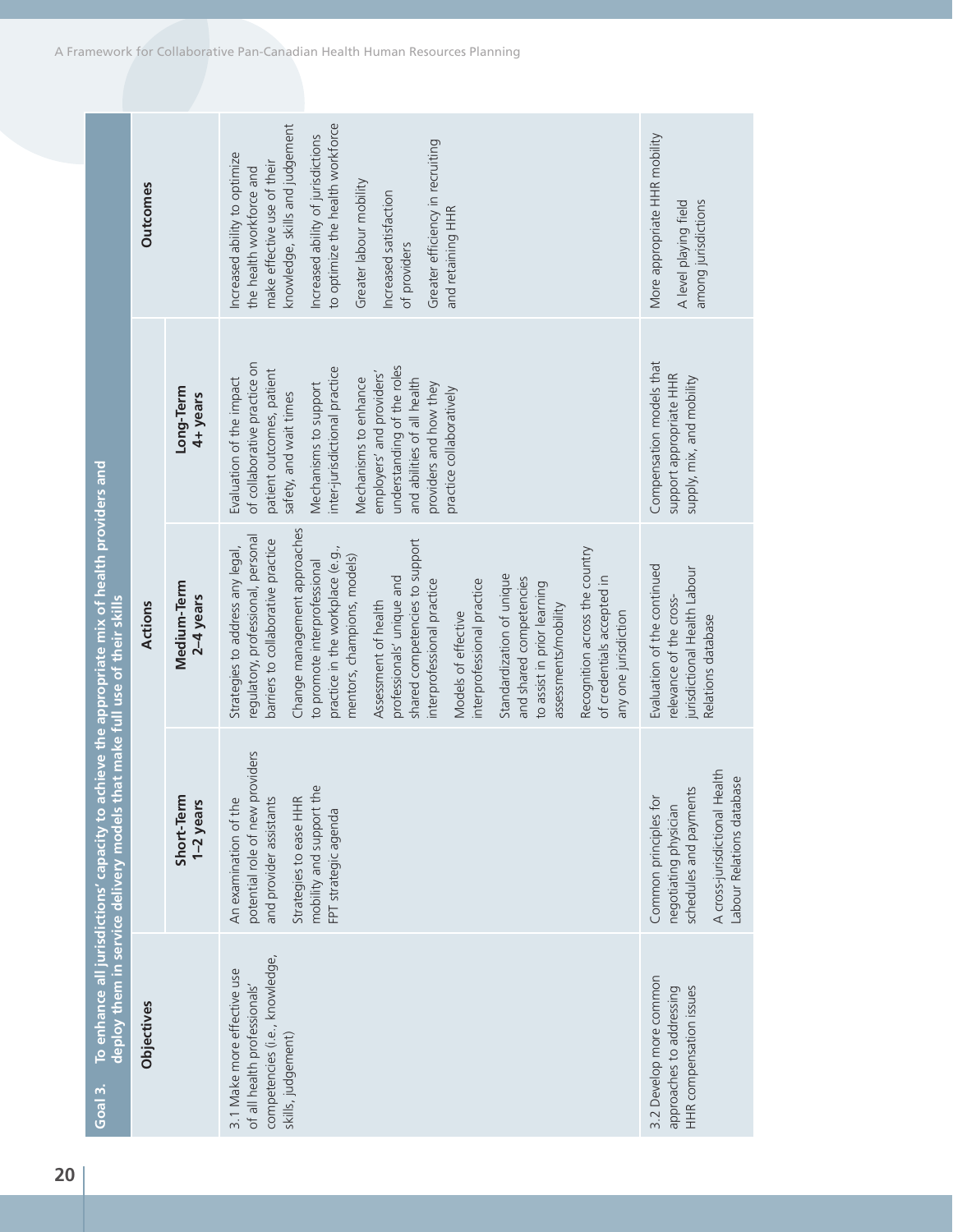|                                                                                                                         | <b>Outcomes</b>   |                                 | practice for their given profession<br>Teachers of IEHPs are trained and<br>IEHPs are aware of the route to<br>as a health professional in the<br>IEHPs are oriented to working<br>available to deliver programs<br>to assessment, remediation,<br>IEHPs have increased access<br>An increased number of<br>Canadian health system<br>An increase in qualified<br>and bridging programs<br>IEHPs practice in their<br>profession of training<br>health care providers                                                                                                                                                      | of public health professionals<br>medicine as their first choice<br>An adequate supply and mix<br>students who select family<br>An increase in the number<br>of post-graduate medical<br>A more stable workforce<br>to meet population and<br>for residency programs<br>community needs |
|-------------------------------------------------------------------------------------------------------------------------|-------------------|---------------------------------|----------------------------------------------------------------------------------------------------------------------------------------------------------------------------------------------------------------------------------------------------------------------------------------------------------------------------------------------------------------------------------------------------------------------------------------------------------------------------------------------------------------------------------------------------------------------------------------------------------------------------|-----------------------------------------------------------------------------------------------------------------------------------------------------------------------------------------------------------------------------------------------------------------------------------------|
|                                                                                                                         |                   | Long-Term<br>4+ years           | EHPs in the priority professions<br>EHPs in the priority professions<br>Consistent processes to assess,<br>EHPs, beginning with priority<br>supports for faculty teaching<br>better access to assessment,<br>Development programs and<br>physiotherapy, occupational<br>Increased capacity in clinical<br>therapy, medical laboratory<br>settings to assess and train<br>professions (i.e., pharmacy,<br>license, and train IEHPs in<br>training and licensure for<br>Removal of barriers and<br>the priority professions<br>adiation technology)<br>technology, medical                                                   |                                                                                                                                                                                                                                                                                         |
| To enhance all jurisdictions' capacity to build and maintain a sustainable workforce in healthy safe work environments. | Actions           | Medium-Term<br>2-4 years        | An inventory of options for IEHPs<br>Orientation programs for IEHPs<br>A central website/portal where<br>comprehensive information on<br>assessment, training, licensure,<br>Consistent processes to assess,<br>who need additional training<br>for licensure and certification<br>a range of IEHPs can access<br>and practice across Canada<br>Assessment, remediation<br>the assessment, training<br>and bridging programs<br>Removal of barriers to<br>license and train IENs<br>and licensure of IENs<br>for a range of IEHPs                                                                                          | based on health system design<br>An inventory of best practices<br>and service delivery models<br>careers in specific sectors,<br>to enhance and promote<br>Innovative strategies<br>in career promotion                                                                                |
|                                                                                                                         |                   | $\Xi$<br>1-2 years<br>Short-Ter | comprehensive information on<br>licensure,<br>to assess,<br>recommendations on ways to<br>reduce their impact on IEHPs<br>supports for faculty teaching<br>Development programs and<br>and training programs with<br>and practice across Canada<br>Assessment of the costs of<br>prior learning assessments<br>Removal of barriers to the<br>medical graduates (IMGs)<br>licensure of international<br>and<br>A central website / portal<br>IMGs and internationally<br>where IMGs can access<br>educated nurses (IENs)<br>license and train IMGs<br>Consistent processes<br>assessment, training<br>assessment, training, | attractiveness of family medicine,<br>campaign<br>with recommendations for key<br>An action plan to enhance the<br>stakeholders and jurisdictions<br>careers<br>A general marketing<br>promoting all health<br>A framework for<br>public health HR                                      |
| Goal 4.                                                                                                                 | <b>Objectives</b> |                                 | 4.1 Accelerate and expand the<br>health professionals (IEHPs)<br>assessment and integration<br>of internationally educated                                                                                                                                                                                                                                                                                                                                                                                                                                                                                                 | 4.2 Enhance attractiveness<br>of careers in health care                                                                                                                                                                                                                                 |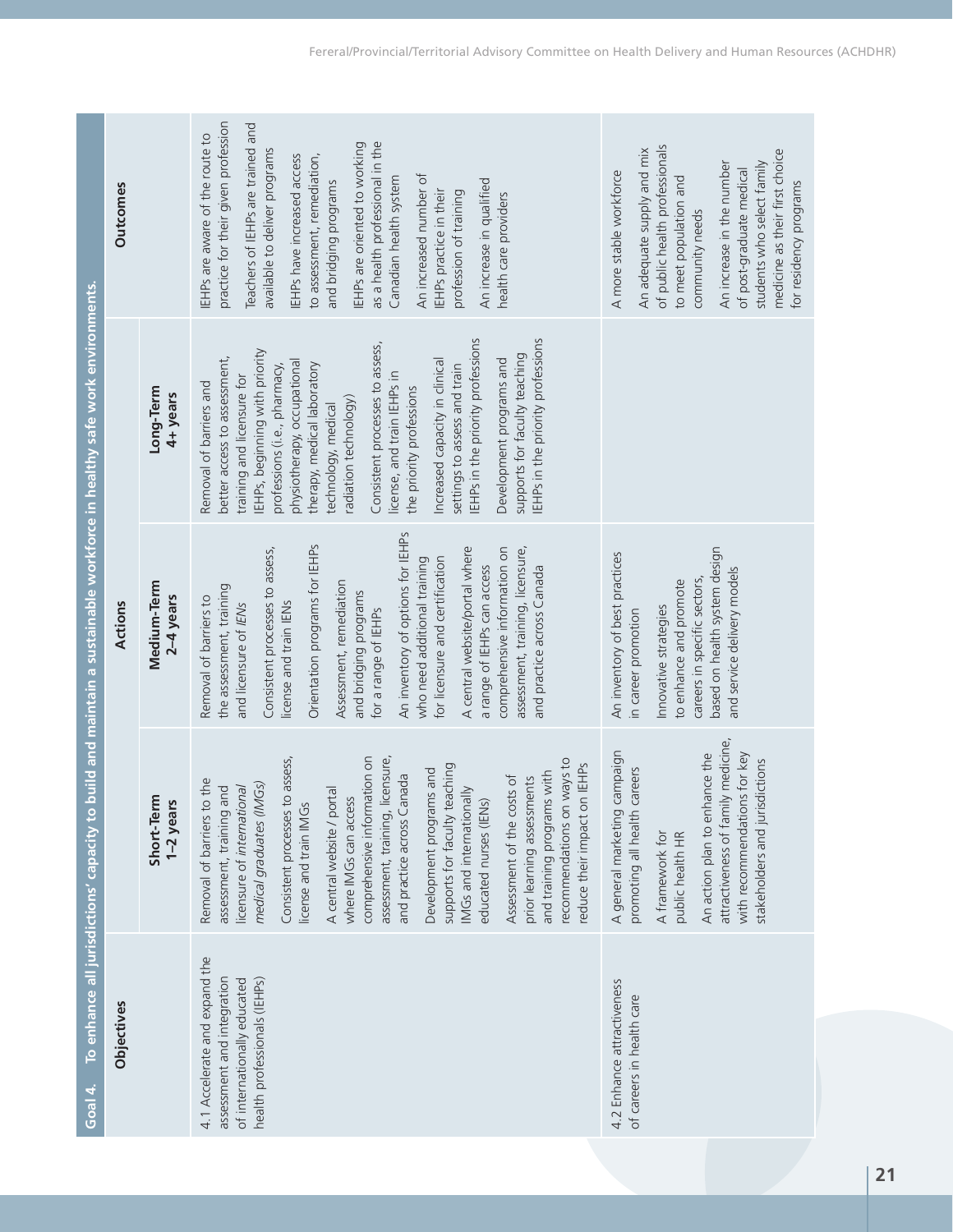|                                                                                                                            | <b>Outcomes</b> |                            | support health system design<br>professions and careers to<br>and enrollments in health<br>Increased applications to<br>Greater job satisfaction<br>An appropriate supply<br>Greater retention of<br>for health providers<br>of health providers<br>health providers | Patient safety improves<br>Costs related to illness<br>Workplace health and<br>Retention improves<br>and disability drop<br>safety improves                                                                                                   | More stable health workforce<br>Greater capacity to deliver<br>Increased access to health<br>health services that meet<br>population health needs<br>care services resulting in<br>Retention improves<br>reduced wait times         |
|----------------------------------------------------------------------------------------------------------------------------|-----------------|----------------------------|----------------------------------------------------------------------------------------------------------------------------------------------------------------------------------------------------------------------------------------------------------------------|-----------------------------------------------------------------------------------------------------------------------------------------------------------------------------------------------------------------------------------------------|-------------------------------------------------------------------------------------------------------------------------------------------------------------------------------------------------------------------------------------|
| to build and maintain a sustainable workforce in healthy safe work environments.<br>To enhance all jurisdictions' capacity |                 | Long-Term<br>4+ years      |                                                                                                                                                                                                                                                                      | to address occupational issues<br>Evidence-informed strategies<br>Research on the relationship<br>quality of patient care,<br>and providers' health<br>between workload,                                                                      | maintenance of healthy work<br>ongoing business planning<br>environments part of their<br>Strategies to encourage<br>make the creation and<br>health care settings to                                                               |
|                                                                                                                            | Actions         | Medium-Term<br>$2-4$ years |                                                                                                                                                                                                                                                                      | create healthy workplaces, taking<br>into account the aging workforce<br>employers to reduce patient risks.<br>and uptake of best practices to<br>Mechanisms to ensure sharing<br>Collaboration with Canadian<br>Patient Safety Institute and | Sharing of innovative approaches<br>retention strategies - including<br>to creating healthy workplaces<br>strategies that target career-<br>Sharing of recruitment and<br>cycle issues and help retain<br>experienced practitioners |
|                                                                                                                            |                 | Short-Term<br>$1-2$ years  |                                                                                                                                                                                                                                                                      | ated illnesses<br>and unions<br>with Worker's Compensation<br>initiatives<br>Jurisdictional collaboration<br>Healthy workplace<br>and best practices<br>to reduce work-rel<br>Board, employers,                                               | jurisdiction's HHR Action Plan<br>the implementation of each<br>initiatives in retention from<br>A summary of promising                                                                                                             |
| Goal 4.                                                                                                                    | Objectives      |                            | $4.2$ (cont'd)                                                                                                                                                                                                                                                       | 4.3 Increase the capacity to<br>address health and safety<br>issues, and reduce work-<br>related illnesses, injuries<br>and absenteeism                                                                                                       | retain health care providers<br>4.4 Increase capacity to                                                                                                                                                                            |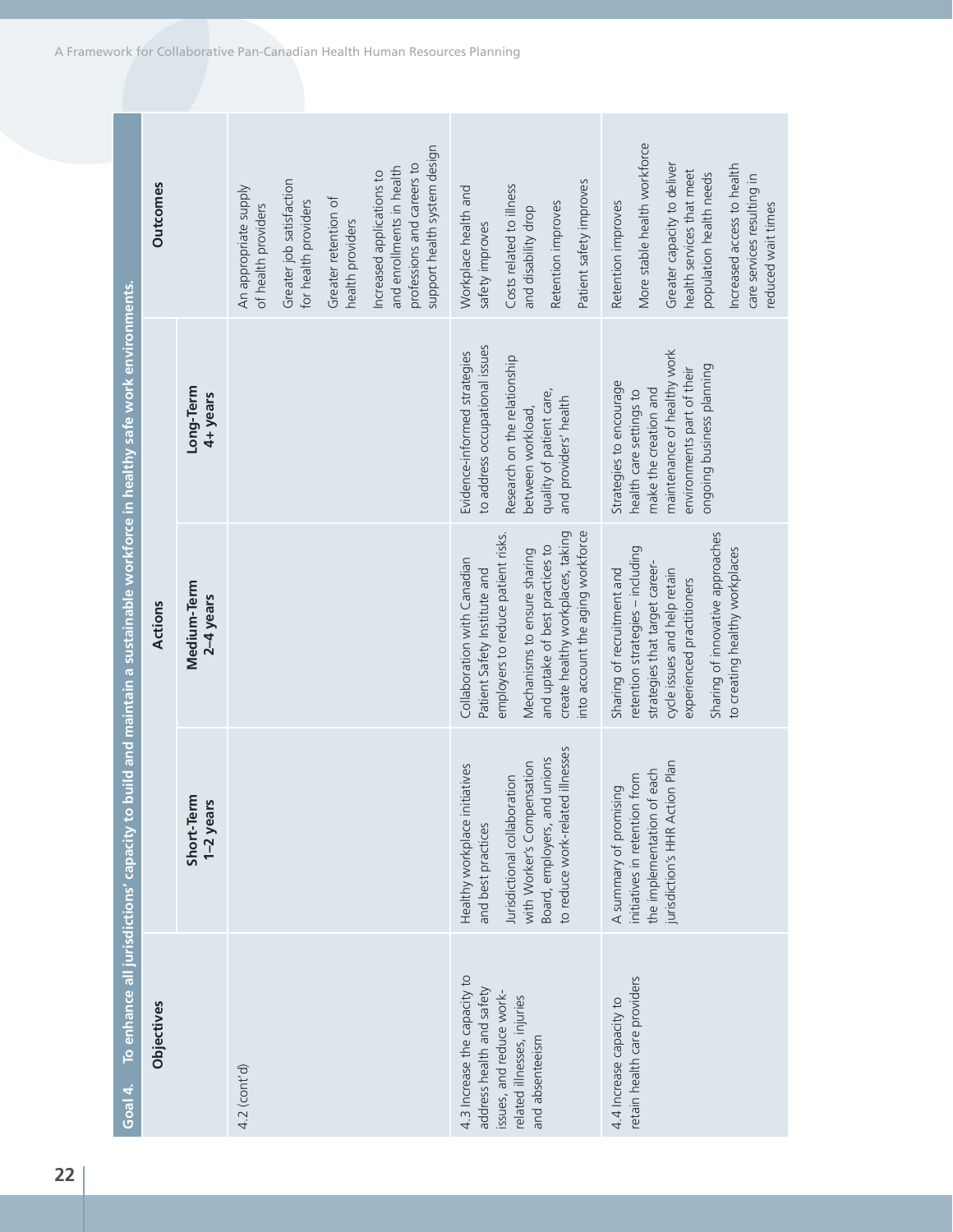# **IV. Conclusion**

Health human resources planning occurs within a health system, and is driven by health system design and models of service delivery which, in turn, are based on population health needs.

Health human resources planning is an evolving science. All players will have to continually assess the impact of service design decisions on HHR, and make adjustments: trying different strategies, reflecting on their impact, and making corrections as required. In this way, all players will work together to maximize the potential benefits of collaboration, while minimizing any unintended consequences of a pan-Canadian approach.

Jurisdictions and their health care systems must be clear about what they expect to achieve through collaborative HHR planning. Collaborative pan-Canadian HHR planning has the potential to help each jurisdiction develop and maintain a health workforce with the skills to support its service delivery system and give its citizens timely access to high quality, effective, patient-centered, safe health services. To ensure that pan-Canadian HHR planning achieves these outcomes, jurisdictions will establish realistic milestones and develop mechanisms to monitor progress.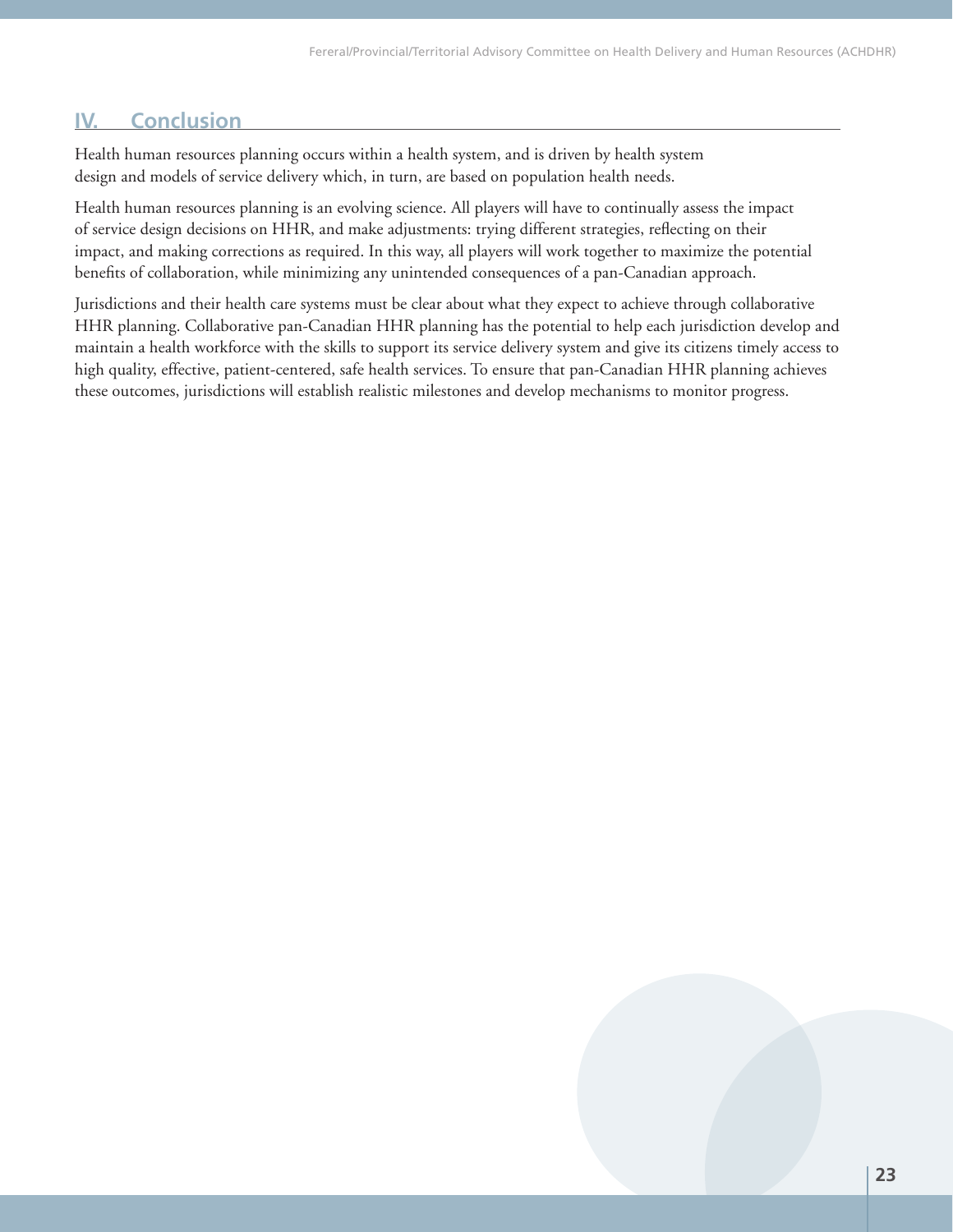# **Appendix: Example of a Conceptual Model for HHR Planning**

# *by Gail Tomblin Murphy*

Figure 1 illustrates a conceptual model for population needs-based, system design driven HHR planning. It was developed by O'Brien-Pallas, Tomblin Murphy, Birch, and Baumann (2005). [Fig. 1]. The model has been adapted from earlier work by O'Brien-Pallas, Tomblin Murphy, Birch, Baumann (2001) and O'Brien-Pallas and Baumann (1997), and has been constructed from Anderson's (1995) service utilization model, Donabedian's (1966) quality of care framework, Leatt and Schneck's conceptualization of technology in human services organizations (1981), and work of a Canadian think tank summarized by Kazanjian, Pulcins and Kerluke (1992). It is designed to include the essential elements of health human resource planning in a way that captures the dynamic interplay among a number of factors that have previously been conceptualized in isolation of one another (O'Brien-Pallas, 2002). It provides policy makers and planners with a guide to decision-making which takes account of current circumstances (e.g., supply of workers) as well as those factors which need to be accounted for in HHR planning (e.g., fiscal resources, changes in worker education and training). This conceptual model considers factors that, though important in the HHR planning process, may not have been considered in planning to date. These factors include social, political, geographic, economic, and technological factors. At the core is the recognition that health human resources must be matched as closely as possible to the health care needs of the population (O'Brien-Pallas 2002).



#### **Figure 1: Health System and Health Human Resources Conceptual Model\***

\* O'Brien-Pallas, Tomblin Murphy, Birch, and Baumann (2001) adapted from O'Brien-Pallas and Baumann (1997)

When used to guide planning, a conceptual model like the one above can help policy makers and planners take into account the impact a range of dynamic variables on:

- current circumstances (e.g., supply of workers)
- the number and skills required which need to be accounted for in HHR planning (e.g., fiscal resources, changes in worker education and training)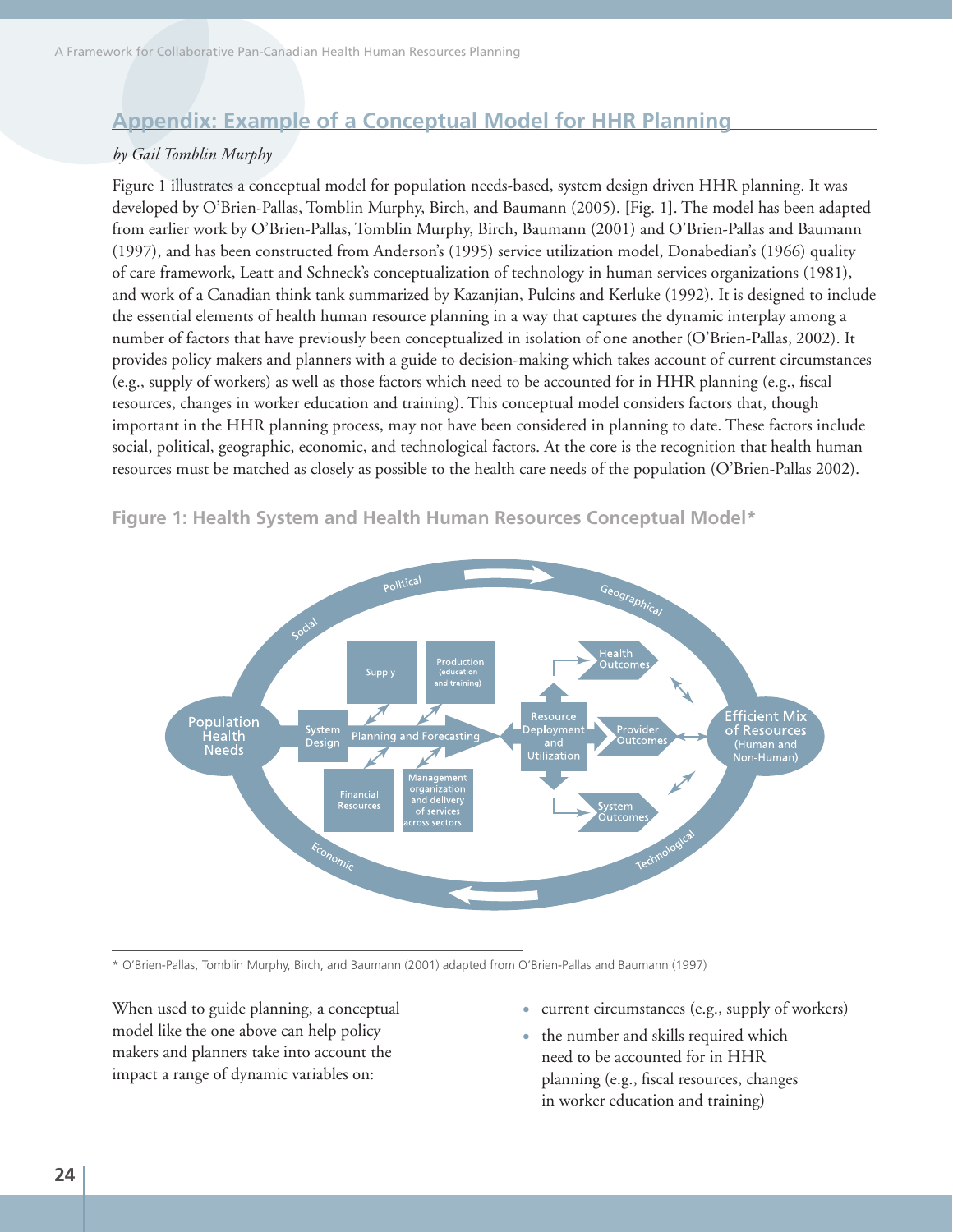**•**  other factors important in the HHR planning process that may not have been considered in the past, such as social, political, geographic, economic, and technological factors.

Planners can use this type of model as the basis for simulations which, in turn, can provide needs-based estimates of the health human resources required to achieve health, provider and system outcomes.

# **Elements of the Conceptual Model**

The description of the elements of the conceptual model is based on the work of O'Brien-Pallas (2002).

**Population health care needs (Needs-Based Factors)** reflect the multivariate characteristics of individuals in the population that create the demand for curative as well as preventative health services. Population health needs are influenced by several factors (Eyles, Birch, & Newbold, 1993) such as actual and perceived population health status, socio-economic status, demographics, and health behaviours. Health need is influenced by social, culture, political, contextual, geographical, environmental and financial factors. Population health needs are also influenced by the determinants of health including such things as: people's biological endowment and individual responses, the social and physical environment in which they live, the economic conditions (i.e., productivity and wealth) of their society, and the accessibility and quality of the health care system.

It is important for researchers and planners to have an accurate picture of the current and predicted health status of the population. As Figure 1 illustrates, population health needs are influenced by, and in turn influence, a number of other elements of the conceptual model (O'Brien-Pallas, 2002). The failure of utilization and supply driven approaches to HHR planning can be traced to the failure to adequately link planning to the health care needs of the population.

**System Design.** The design of health care services impact human resources requirements. The health system is designed to address the given level of need of the population*.* Governments (policy makers and funders) in partnerships with stakeholders determine the delivery models (e.g. primary health care and acute care facilities) to deliver services, and the associated level of services required. These planning activities are also shaped by inter-governmental agreements such as First Ministers commitments to improve patient safety, reduce wait times for medically necessary procedures, provide home care programs, and increase disease prevention initiatives.

**Planning and Forecasting** reflects the varieties of available HHR planning practices and models, their assumptions, methods, data requirements, and limitations. It relates to the *actual* methods used to predict human and other resource requirements. Predictions of health care provider requirements will vary according to the methods used to make those predictions. The choice of method will be determined by a number of factors including: traditional practices, data availability, political pressure and, most importantly, the question that is being asked. It is important that forecasting and planning activities be conducted continuously with regular data analysis and outcomes assessment.

**Supply** reflects the actual number, type, and geographic distribution of regulated and unregulated providers; it also recognizes that supply is fluid and is related to production as well as to factors such as recruitment and retention, licensing, regulation, and scope of practice. Supply is subject to alteration according to a number of labor market indicators such as: participation rates, provider-to-population ratios, demographic and educational characteristics of providers, employment status, and employment sector (International Labour Organization). Death, retirement, and emigration or immigration also affect the supply of providers. The geographic distribution of providers may vary according to general economic trends, work incentives, and lifestyle choices. Distribution of providers within health labor market segments may depend on production related factors, such as number of medical residency spaces available and the level of competition, availability of post-graduate nursing specialty training, and the technological sophistication and working conditions of competing market segments.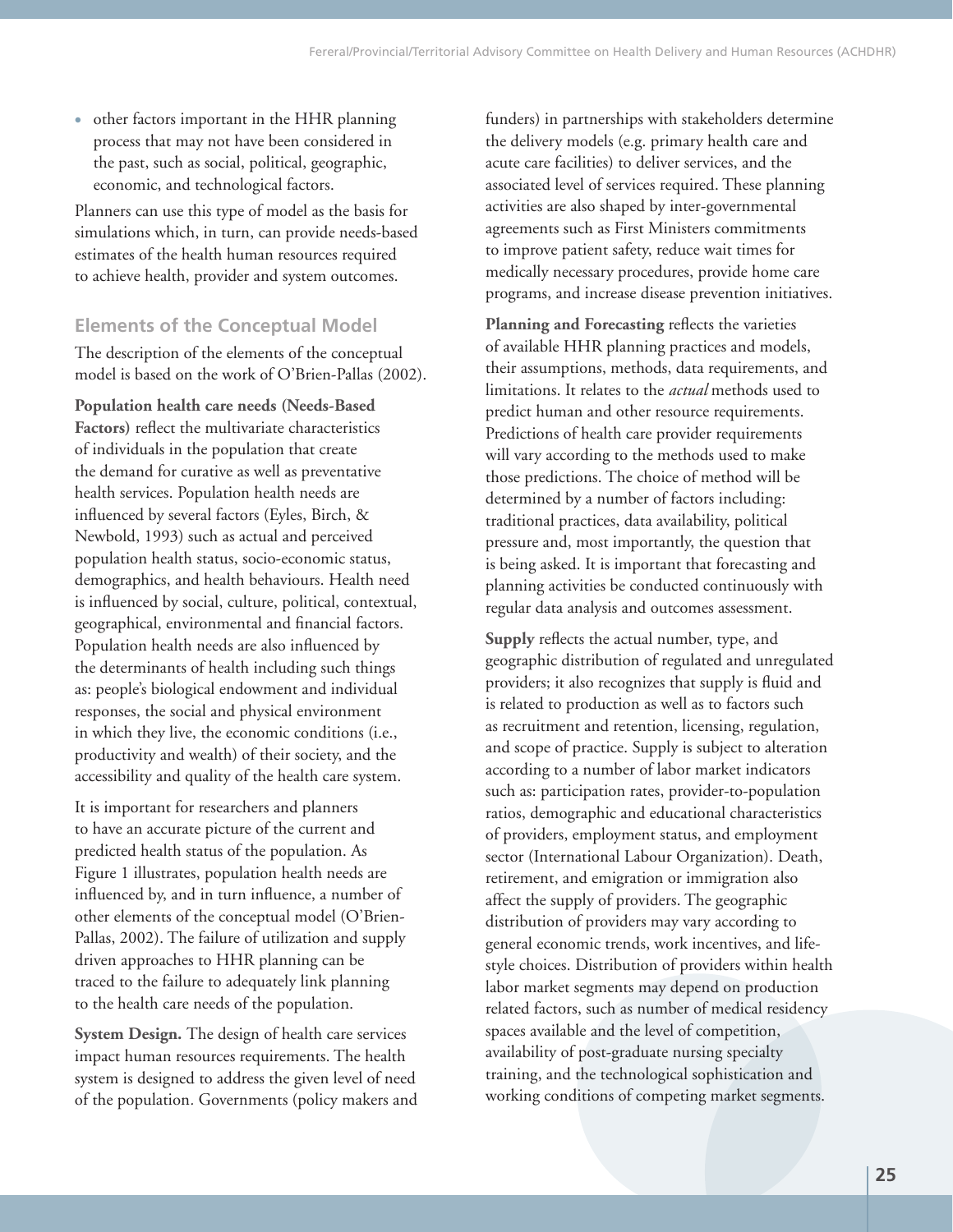Supply also includes the type of service each provider is competent to provide. This is related both to production as well as to issues of standards and scope of practice, and governance (i.e., certification, licensure, regulation and local employer control) (O'Brien-Pallas, 2002).

**Financial Resources** provide an 'economic context' for HHR decisions and involve estimating the future size of the economy from which the particular health human resource and competing services will be funded. This allows planners to estimate the proportion of total resources that might be allocated to health care, and the share to be devoted to health human resources. Decisions about the allocation of resources to health care and other public programmes are likely based on, among other things, the level and distribution of needs in the population, and the role health human resources play in meeting those needs. It refers to the total portion of the Gross Domestic Product (public and private) that is allocated to health care (preventative and curative), health provider education, and health related research. Balance must be sought between human and physical capital. This involves determining the appropriate quantity, mix, and distribution of health services. Careful choices need to be made on the basis of the best available research and in the context of broader social choices as reflected in current fiscal realities. Financial resources must be directed to those initiatives and capital expenditures that are most likely to meet the health care needs of the population. The mix of financial resources for health must strike a balance between non-human resources (e.g., technology, drugs, hospital beds, etc.) and human resources (WHO, 2000; O'Brien-Pallas, 2002).

**Production** (education and training) involves the education and training of future health providers. Educational programs differ in the level of qualifications required and approaches to learning. The number of formal positions offered in any educational institution is influenced by financial resources and designated number of funded seats. The link between population health care needs and future capacity to meet those needs ought to be

considered in setting production targets for seats in any health discipline (O'Brien-Pallas, 2002). This relationship has not been well explored to date.

**Management, Organization and Delivery of Health Services** contribute indirectly to outcomes (O'Brien-Pallas, 2002). They are key variables that influence how care is delivered (i.e. changing health care delivery models) across all sectors. Management and organizational characteristics (such as structural arrangements, the degree of formalization and centralization, environmental complexity, and culture) each influence the way work gets done, the amount and quality of care provided, provider health and satisfaction, costs associated with delivery of services, and outcomes (O'Brien-Pallas, 2002).

**Resource Deployment and Utilization** reflects the amount and nature of the resources deployed to provide health services to the population at large. Utilization reflects the nature and type of resources utilized by the population to meet health care needs. The efficiency and effectiveness of service delivery depends to a great extent on the efficient and effective deployment and use of personnel. Decisions made about the deployment and use of personnel across all sectors of the system influences access to services and utilization by the population and outcomes (O'Brien-Pallas, 2002).

**Health Outcomes** are classified into those focusing on individual health and the health of populations or communities. Many indicators of health status have been developed from both primary and secondary sources including population health surveys, vital statistics mortality data, cancer registry data, hospital discharge diagnoses, and the diagnoses submitted on claims from physicians visits. Examples of some of these indicators include: premature mortality rate (PMR; i.e., death before 75); life expectancy; standardized mortality rates; mortality from cancer, injury, and chronic diseases; disease incidence; medical conditions associated with poor functional status and poor-perceived health status; low birth weight; and prenatal care outcomes. These indicators capture various dimensions of community health ranging from mortality and morbidity from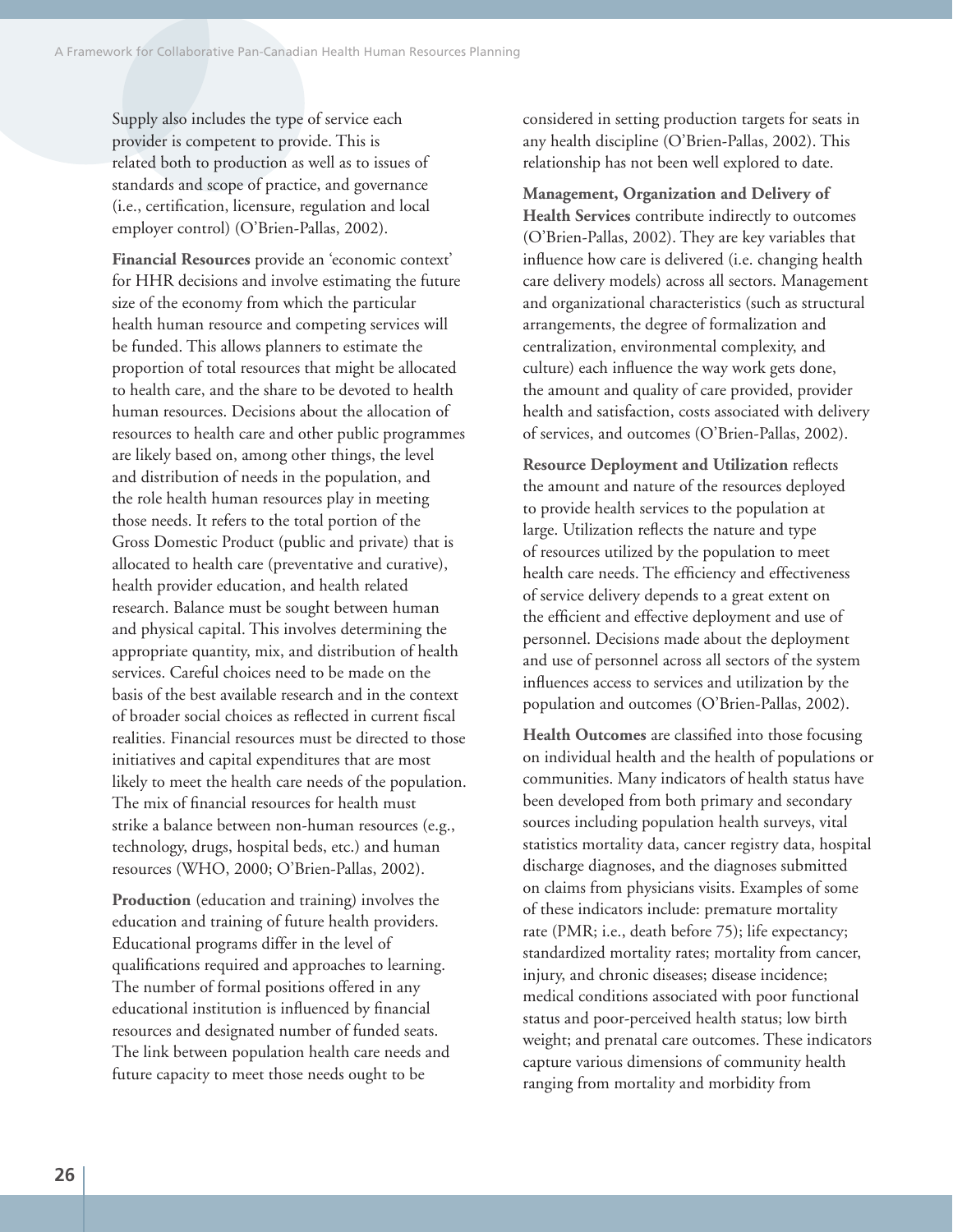cancer, injuries, and chronic diseases to disability among youth, medical conditions associated with functional limitations, and restricted activity days among the elderly (O'Brien-Pallas, 2002).

**Provider Outcomes** include factors such as: provider health status, retention rates, turnover rates, sick time, job satisfaction, and levels of burnout and other individual responses to work and the work environment (O'Brien-Pallas, 2002).

**System Outcomes** are the consequences in terms of costs (financial and other), benefits, and changes associated with the provision and use of health care resources. Measures include: hospitalization and readmission rates, home visits, expenditures on the various health sectors, the number of people treated in each health sector, the neediness of the population being serviced, case intensity, cost efficiency, discharge efficiency, proportion of acute versus nonacute care, outpatient and inpatient surgery rates, and bed occupancy rates (O'Brien-Pallas, 2002).

**Contextual Features** include the social, political, geographical, technological and economic context in which general resource allocations and specific HHR allocations are made. These factors influence HHR planning insofar as they represent social choices and limitations on that portion of social resources committed to health and health care. They also draw attention to the broad policy framework within which health and HHR policy must operate. HHR planning decisions are also influenced by the presence or absence of political will to incur the costs of promoting health care system reform among competing priorities. In this country, access to services, including human resources, and population health also depend on geographic considerations. The introduction of new technologies – together with the expectation such advances create – affect the production, supply and efficiency of providers. Economic factors contribute to both the health status of the population, and the degree to which health care needs can reasonably be met. The opportunity costs of providing greater levels of health human resources will always need to be weighed carefully against other social spending priorities. In addition to these contextual factors, planners need to consider the possibility of unanticipated "shocks to the system" which happen from time to time and may influence the health human resource process (e.g., sudden down or up swings in the economy, epidemic disease, catastrophic political or social upheaval) (O'Brien-Pallas, 2002).

**Efficient Mix of Resources (Human and Nonhuman)** is simply the number and type of resources that are required to achieve the best health, provider and system outcomes (O'Brien-Pallas, 2002).

The conceptual model provides the basis for health system simulations which, in turn, provide needs-based estimates of HHR requirements aimed at optimizing the range of outcomes of interest. The model is informed by research at the micro, meso, and macro level. This is necessary in order to capture the complexity of the relationship among elements of the health human resource process (O'Brien-Pallas, 2002).